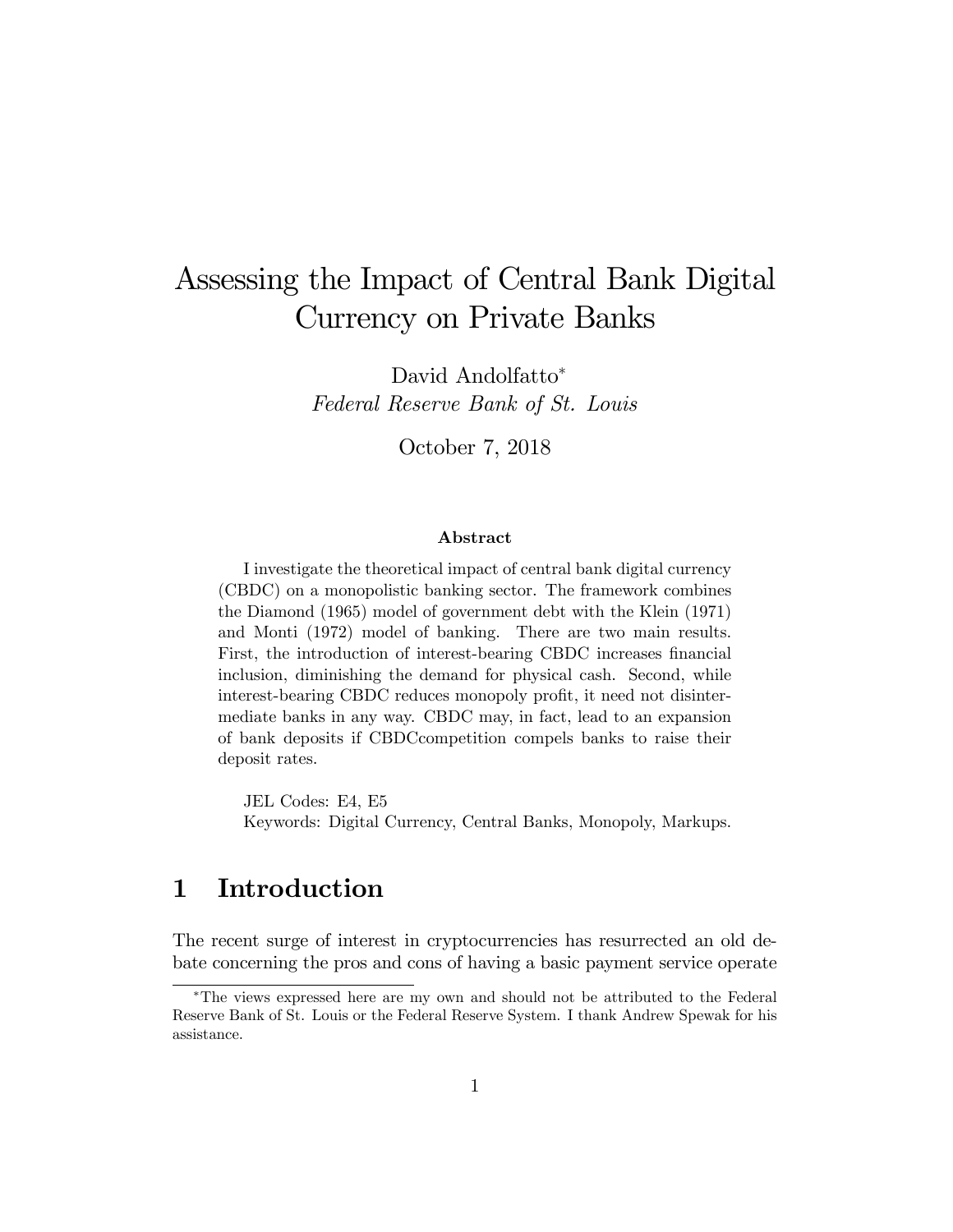through a public utility like the post office or perhaps even a central bank. In fact, postal savings systems have played a prominent role in many countries in the past and continue to do so in many countries to this day. The United States has its own history in this regard. In particular, the U.S. Postal Savings System operated in the United States from 1911-67, apparently with considerable success, despite some severe legal restrictions on its business practices. Its main attractions were Örst, government-insured accounts, and second, widespread accessibility.<sup>1</sup>

While postal banking is being taken seriously in the United States today,<sup>2</sup> its historical advantage in terms of ubiquitous locations seems increasingly irrelevant for the post-Internet world. Moreover, post offices-unlike central banks–are not typically charged with the authority to create currency. Because this is so, the other historical advantage of postal savings-governmentinsured accounts-is entirely unnecessary for central bank accounts. For these (and other) reasons, there is a growing interest in the concept of central bank digital currency (CBDC).<sup>3</sup>

It is important to be clear what one means by CBDC.<sup>4</sup> After all, central banks already issue digital money in the form of reserves. In most jurisdictions, however, access to reserve accounts is restricted to depository institutions. The non-bank public is permitted to hold central bank liabilities only in the form of physical cash. In what follows, I define CBDC as central bank accounts accessible by the public in the same way deposit accounts are today. In the context of the United States, think of a technology that merges Fedwire with *Treasury Direct*. The latter entity permits any U.S. person to open an online account with the U.S. Treasury where interest-bearing treasury securities can be bought and sold (and in some cases transferred). The

<sup>1</sup>Government-insured accounts were particularly attractive in light of the general distrust of banks following the Panic of 1907 and prior to the establishment of the Federal Deposit Insurance Corporation. The U.S. postal savings system crested during the Great Depression. In 1934, it had \$1.2 billion in assets–about  $10\%$  of the commercial banking system. Because postal savings banks (unlike commercial banks) faced ceilings on the deposit rates they could offer, the introduction of federal deposit insurance effectively spelled its demise.

<sup>&</sup>lt;sup>2</sup>In particular, it is likely to form part of the Democratic Party's economic agenda during the 2020 presidential campaign (Wack, 2018).

<sup>3</sup>See, for example, Broadbent (2016), Fung and Halaburda (2016), Bech and Garratt (2017), Engert and Fung (2017).

<sup>&</sup>lt;sup>4</sup>See Berentsen and Schar  $(2018)$ .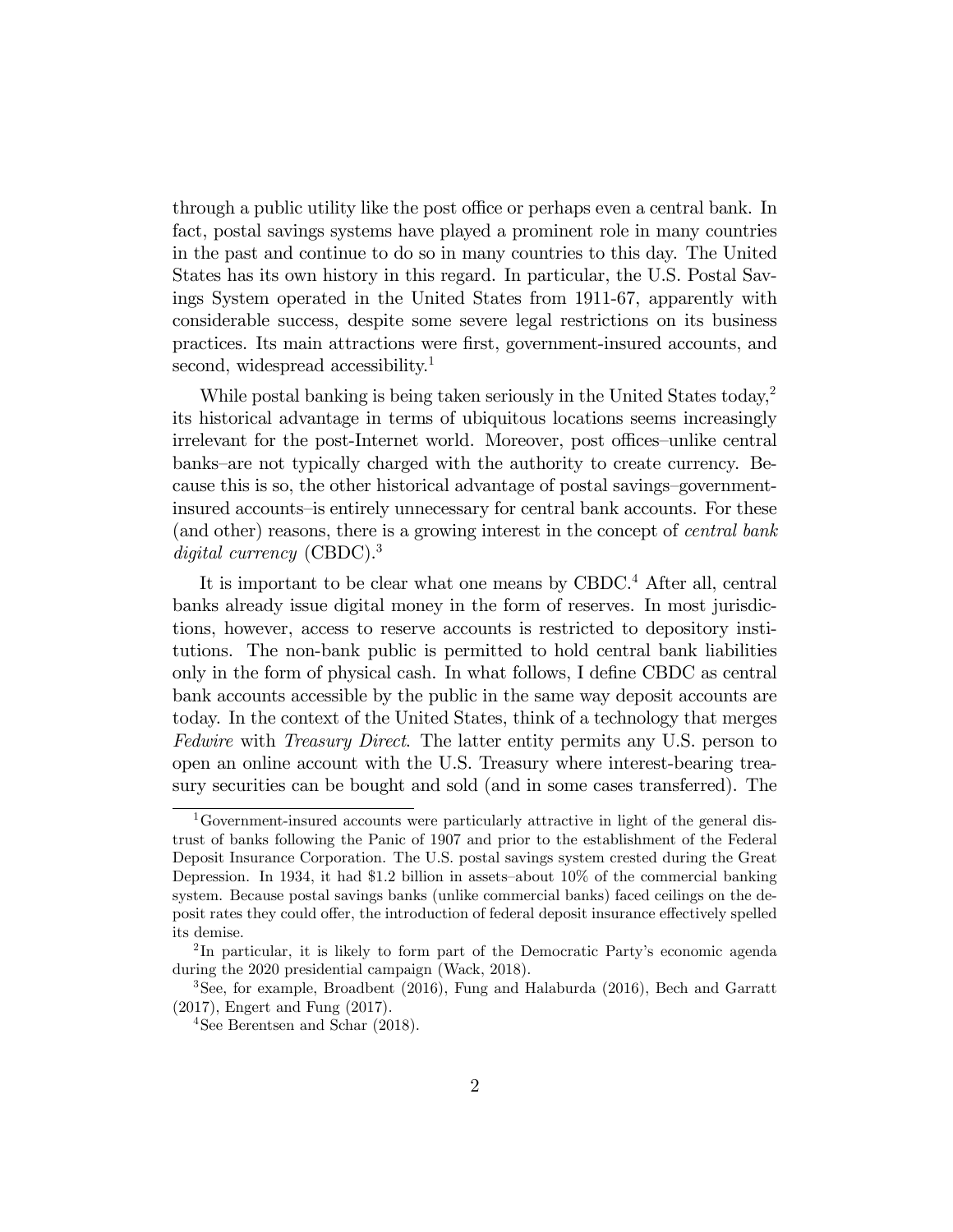former entity offers U.S. depository institutions a real-time gross settlement (RTGS) system that processes close to \$3 trillion worth of payments every day at negligible cost.

Assuming that a RTGS system is (or could also be made) available to private banks as well, what are the implications of a competing CBDC? The range of views on the matter are predictably quite mixed. Bordo and Levin (2017) cite a number of ways in which CBDC might improve the conduct of monetary policy. Ricks, Crawford and Menand (2018) argue that CBDC will improve financial inclusion and reduce the government's implicit subsidy to banks. Moreover, because CBDC resembles narrow banking in some regard, they view it as likely to promote financial stability. Other commentators, however, are more sceptical of the proposal. Cecchetti and Schoenholtz (2017), for example, doubt the ability of a central bank to function efficiently at the retail level and doubt the potential for cost savings, given that the same technology is available to the private sector. The worry that CBDC competition will whittle away at the franchise value of banking, thereby distorting risk-taking incentives and otherwise increase the cost of funding. Their main concern, however, is that CDBC is likely promote Önancial instability. Since CBDC provides non-bank investors with an easilyaccessible "flight-to-safety" vehicle, any hint of weakness in financial markets is evidently more likely to result in a self-fulfilling bank panic (Diamond and Dybvig, 1983).

It is of some interest, I think, to evaluate the various claims made about CBDC through the lens of different macroeconomic models. I am aware of only two such analyses at the present time. The first is by Barrdear and Kumhof (2016), who develop a rich dynamic general equilibrium model to study the macroeconomic effects of CBDC. In an experiment where a CBDC is introduced through the purchase of government bonds, lending and deposit rates decline, but by less than the decline in the policy rate. The lower real policy rate has the effect of stimulating macroeconomic activity and with it bank lending volumes and deposit levels, suggesting that if CBDC is introduced in this particular way, it could actually benefit incumbent banks.

The second theoretical analysis I am aware of is by Keister and Sanches (2018), who develop an analytically tractable dynamic general equilibrium model to study some of the macroeconomic implications of CBDC. A critical property of their model is a credit constraint that prevents banks from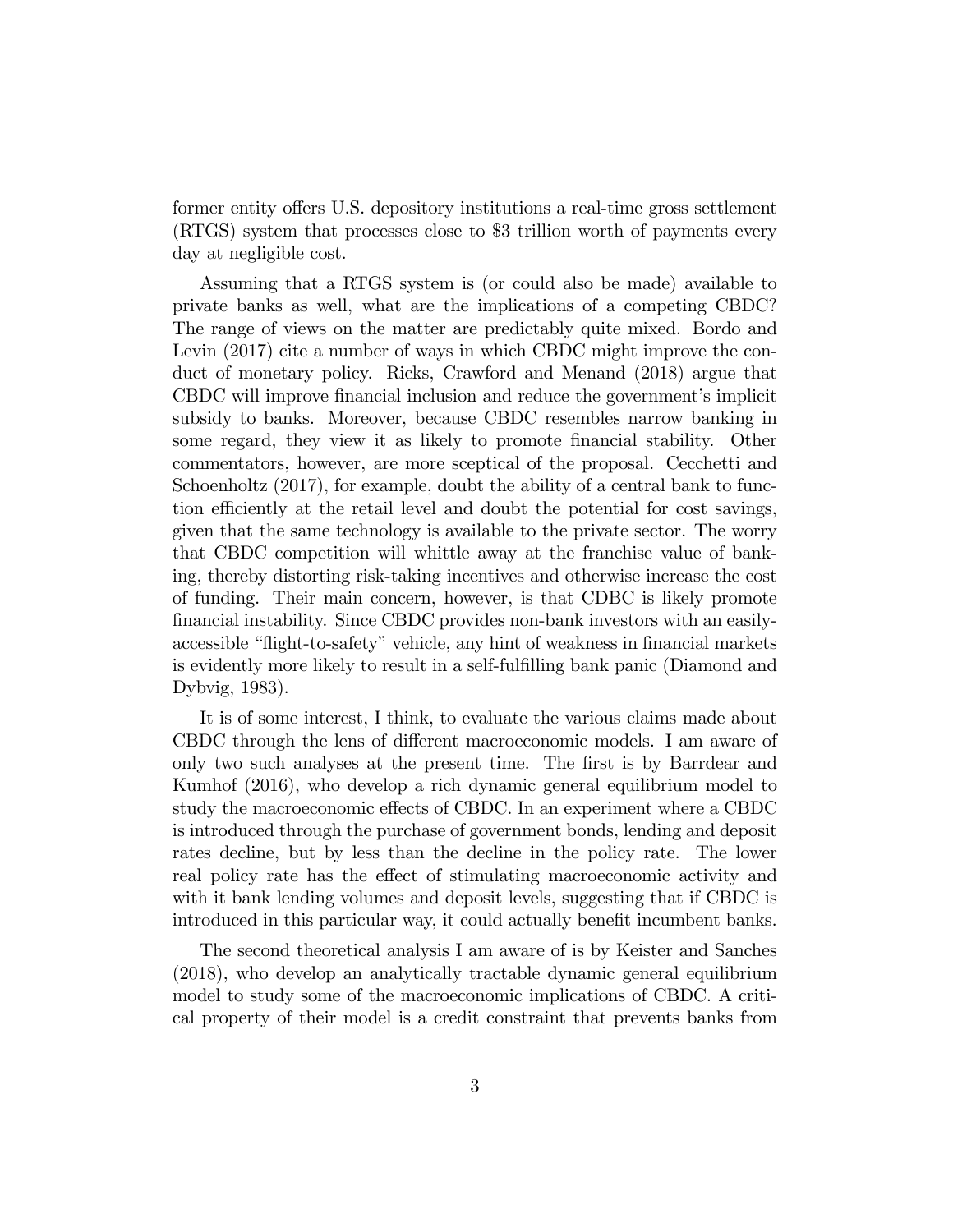financing an efficient level of investment. An interest-bearing CBDC has two countervailing effects. On the one hand, it promotes efficiency in exchange because it lowers the opportunity cost of holding money, thereby increasing the demand for real money balances, which is generally too low from a social perspective. On the other hand, it increases the funding costs of financiallyconstrained banks, thereby reducing the level of investment, which is already too low from a social perspective.

In this paper, I investigate the impact of CBDC on banks in a model where the banking sector is not perfectly competitive. The theoretical framework combines the Diamond (1965) model of government debt with the Klein (1971) and Monti (1972) model of a monopoly bank. The assumption of market power is arguably realistic in the present context, and it turns out to be important when investigating the likely impact of CBDC on the banking sector. I assume that both CDBC and bank deposits employ the same RTGS infrastructure and charge non-interest fees to cover costs. I also make a distinction between the interest paid on CBDC and the interest paid on reserves. The main results are twofold. First, an interest-bearing CBDC generally promotes Önancial inclusion (diminishes the demand for cash). Second, the introduction of CBDC need not disintermediate banks in any way–certainly not in their lending activities–and may, in fact, expand their depositor base if CBDC compels banks to raise their deposit rates.

The paper is organized as follows. In Section 2, I describe the physical structure of the economy–individual preferences, demographics, and available technologies. I describe the structure of monetary and fiscal policy in Section 3 and market structure and the timing of events in Section 4. Section 5 describes the mathematical restrictions that characterize optimal individual choices, including monopoly pricing by the bank sector. I characterize the stationary equilibrium and describe its properties in Section 6. Section 7 investigates the economic consequences of CBDC. Section 8 provides a discussion of how the model can be used to evaluate various claims made in commentaries concerning the likely costs and benefits of CBDC. Section 9 concludes.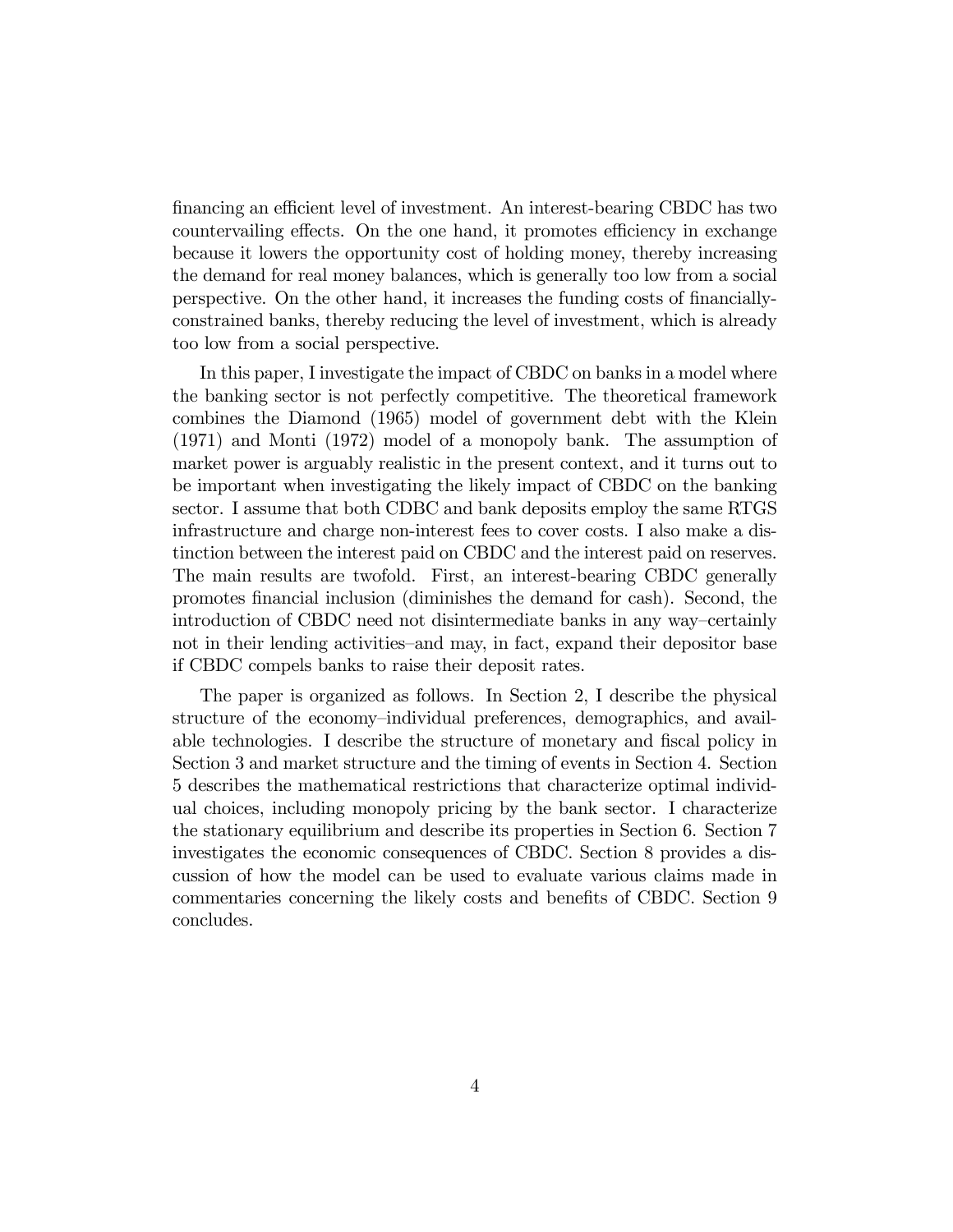### 2 The environment

I employ a version of the overlapping generations model developed by Diamond (1965). Let  $t = 1, 2, ..., \infty$  denote time. At any given date there is measure 2N each of young and old individuals. Young individuals live for two periods and there exists an initial old generation at  $t = 1$  that lives for one period only. Individuals are divided evenly into two classes: workers and firms. Hence, at any given date there are four broad groups of individuals, each of measure N, consisting of young and old workers, and young and old firms. In what follows, I normalize  $N = 1$ .

For simplicity, assume that all individuals have linear preferences defined over consumption when old.<sup>5</sup> Let  $(w_t, \hat{w}_t)$  denote the consumption (wealth) of a worker and firm, respectively, at date  $t$ . The young at date  $t$  seek to maximize  $w_{t+1}$ ,  $\hat{w}_{t+1}$ .

Young workers are endowed with a unit of time that produces y units of output, either in the form of a consumption good or investment good. Young workers have heterogeneous levels of ability, indexed by  $y > 0$ , a parameter that is distributed across the population according to an exogenous cumulative distribution function  $G(a) \equiv Pr[y \leq a]$ .

Young firms are endowed with a investment project that takes  $k_t$  units of output at date t and transforms it into  $F(k_t)$  units of output at date  $t + 1$ . Assume that  $F'' < 0 < F'$  where F satisfies the Inada conditions.<sup>6</sup> Firms are all identical.

The pattern of welfare-improving trade here is clear: young firms want young labor in exchange for the future output that can be produced by their joint effort. If parameters are such that the economy is dynamically inefficient, intergenerational transfers of resources from young workers to old workers may also be desirable.

 ${}^{5}$ This has the effect of rendering the consumption-saving choice a trivial matter: the young will choose to save all their income. Modeling the consumption-saving choice is possible but would not affect the qualitative nature of the results reported below.

<sup>&</sup>lt;sup>6</sup>The main difference with Diamond (1965) is the assumption that output is produced with two different technologies, instead of a single neoclassical production function that takes both capital and labor as inputs. In Diamond's analysis, the real wage for workers is determined jointly with past investment decisions. In my set-up, the real wage for workers is exogenous.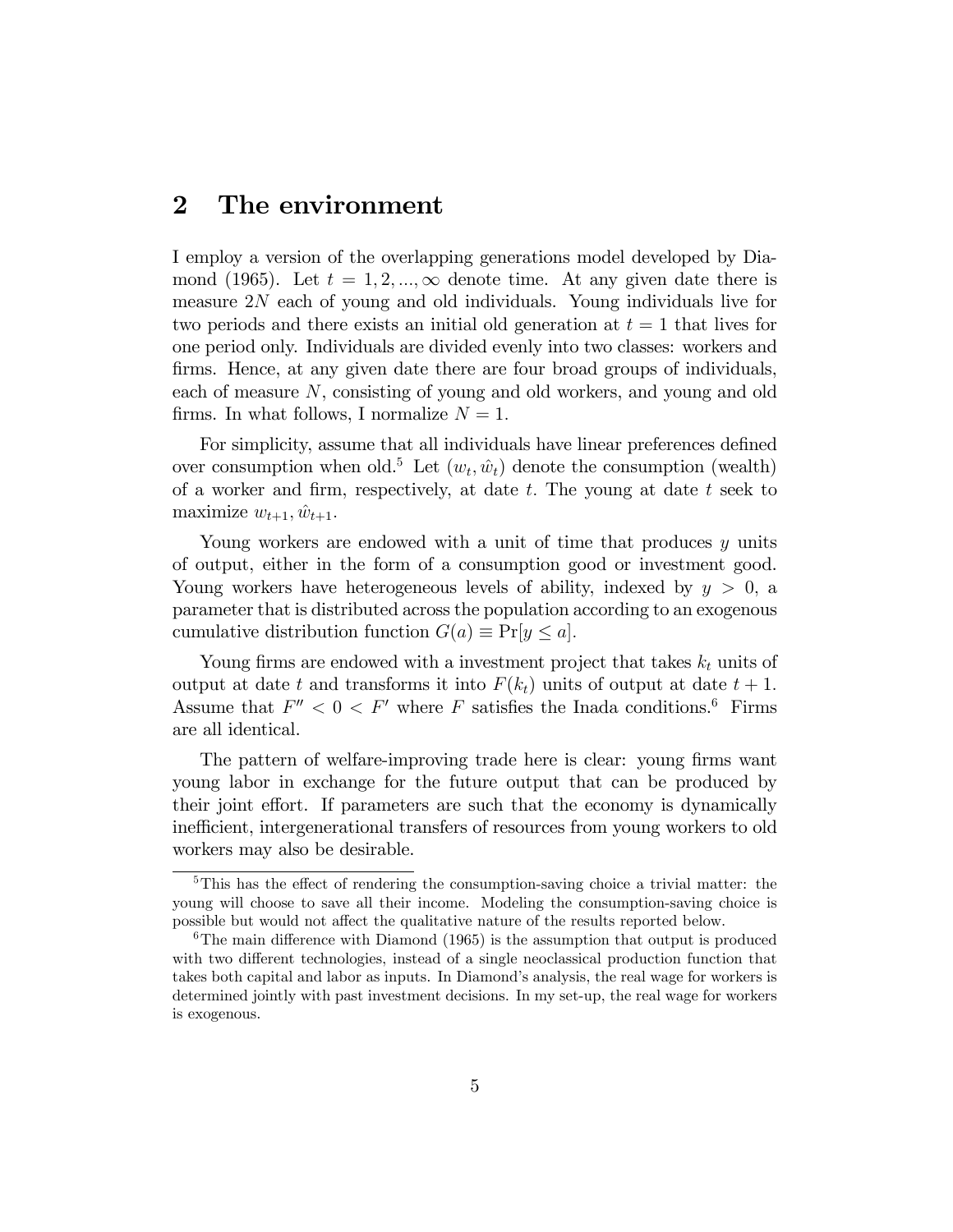### 3 Government policy

The government makes monetary transfers  $Z_t$ , collects tax revenues  $T_t$ , but makes no purchases. The primary deficit is therefore given by by  $Z_t - T_t$ . The total deficit (the primary deficit plus interest expense) is financed entirely with one-period, risk-free, nominal treasury debt. Let  $D_{t-1}$  denote the stock of nominal government debt outstanding at date  $t-1$  scheduled to mature (turn into money) at date  $t$ .

Government debt consists of three components,  $D_t = C_t + M_t + B_t$ , where  $C_t$  represents physical cash (currency in circulation),  $M_t$  represents interestbearing CBDC, and  $B_t$  represents digital, interest-bearing bonds. Let  $R_t^M$ and  $R_t^B$  denote the gross nominal interest rate earned on CBDC and bonds, respectively, over the time interval t to  $t + 1$ . I assume that cash earns zero interest, i.e.,  $R_t^C = 1$  for all t. The government's flow budget constraint is given by,

$$
Z_t + (R_{t-1}^B - 1)B_{t-1} + (R_{t-1}^M - 1)M_{t-1} = T_t + (D_t - D_{t-1})
$$
 (1)

for all  $t \ge 1$  with  $D_0 > 0$  in the hands of the initial old.

Assume that government transfers and taxes are lump-sum. In what follows, I assume that workers are the recipients of the transfer income  $Z_t$ and that firms pay the taxes  $T_t$ , though this is not critical to the main results below.

There are several ways in which policy might be configured. I assume the following structure. First, tax revenue  $T_t$  is used solely to service the debt, so that

$$
T_t = (R_{t-1}^B - 1)B_{t-1} + (R_{t-1}^M - 1)M_{t-1}
$$
\n(2)

Second, all transfers  $Z_t \geq 0$  are financed through new debt-issuance, so that

$$
Z_t = D_t - D_{t-1} \tag{3}
$$

This specification of policy will imply that inflation can only be the consequence of government spending (specifically, spending on transfers financed by new nominal debt). In particular, interest rate policy will have no (longrun) consequences on inflation.<sup>7</sup> In what follows, I assume that  $Z_t = (\mu 1)D_{t-1}$ , so that  $D_t = \mu D_{t-1}$ , with  $D_0 > 0$  endowed to the initial generation.

<sup>&</sup>lt;sup>7</sup>It would be easy and perhaps of some interest to experiment with other policy configurations, but I leave this to the interested reader.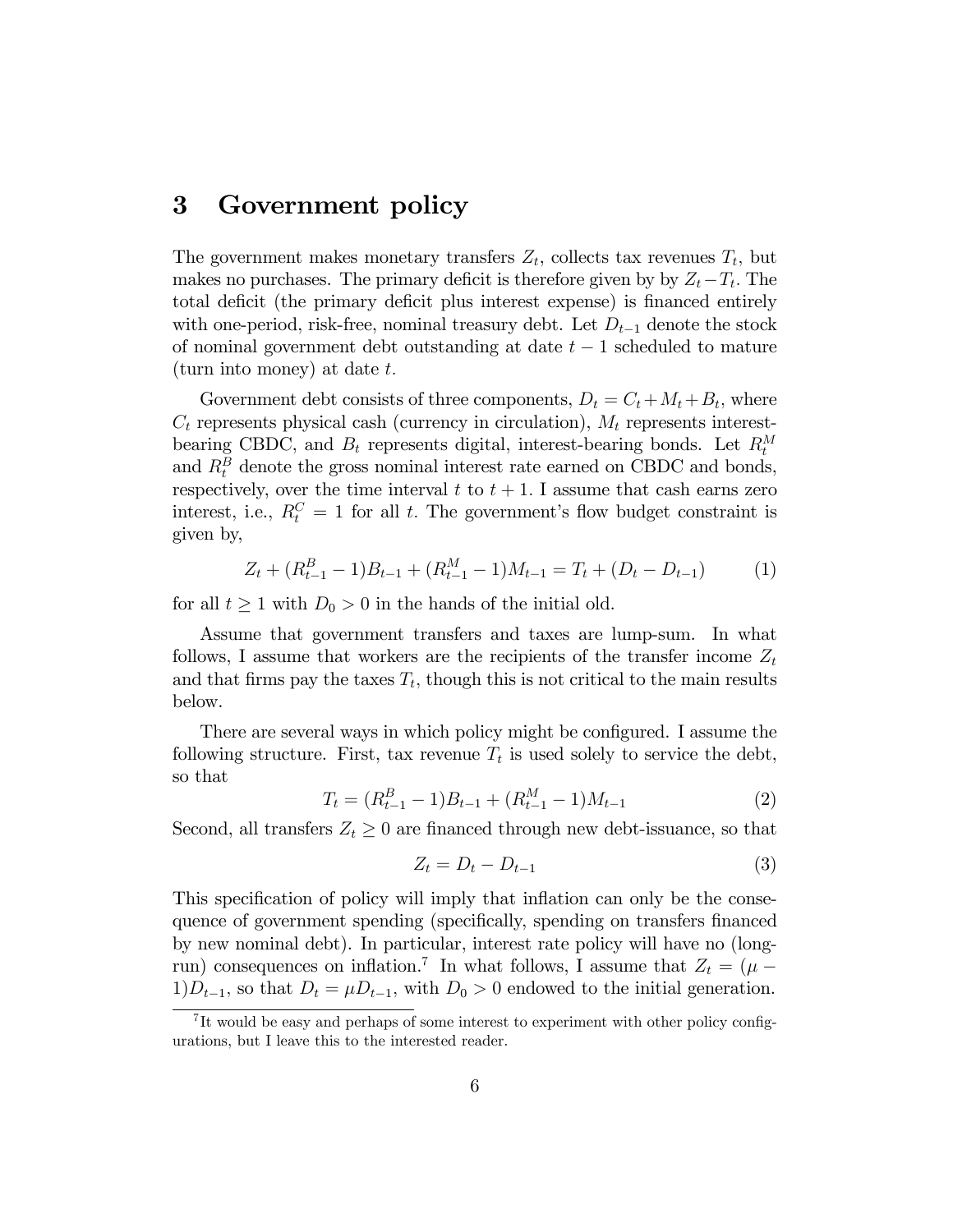While I view the central bank and treasury as a consolidated entity in what follows, I retain the convention of labeling the choice of  $R_t^M$  and  $R_t^B$  as monetary policy, and the choice of  $T_t$ ,  $Z_t$  as fiscal policy.

### 4 Market structure and timing

In reality, most individuals do not hold government debt directly, except in the form of physical cash. And so it will be in this economy. I assume that the digital, interest-bearing component of debt is held entirely by intermediaries. Because banks (both central and private) are the only intermediaries in this model economy, they will end up holding the entire interest-bearing component of government debt. In what follows, think of  $B_{t-1}$  as bank reserves (interest-bearing accounts that private banks hold with the central bank) and think of  $M_{t-1}$  as CBDC (interest-bearing accounts that non-bank entities hold with the central bank).

Workers–the natural savers in this economy–will want to accumulate securities in exchange for their labor. If they could, firms would want to issue private securities (claims to future inventory) to pay for the labor they need. I assume that workers will not accept firm-issued coupons as payment of labor. Workers will, however, accept both central and private bank deposit liabilities.

Banks, both central and private, are financial intermediaries that transform illiquid securities into liquid payment instruments. The central bank transforms illiquid government debt into reserves for private banks and CBDC for workers and Örms. Private banks transform illiquid government debt and private securities (Örm-issued coupons) into deposit liabilities. I assume that all deposit liabilities are made redeemable for cash on demand and at par. The rationale for this contractual stipulation in the present context is that not all workers will end up having bank accounts (this will be endogenous). Those workers that do may be paid by deposit transfer, those that do not need to be paid in cash.<sup>8</sup>

Individuals wanting access to public/private banking services need to pay

<sup>8</sup> I want to stress that par redemption is an assumption here. I have not explored the circumstances under which cash may trade at a premium (or discount) relative to deposit money.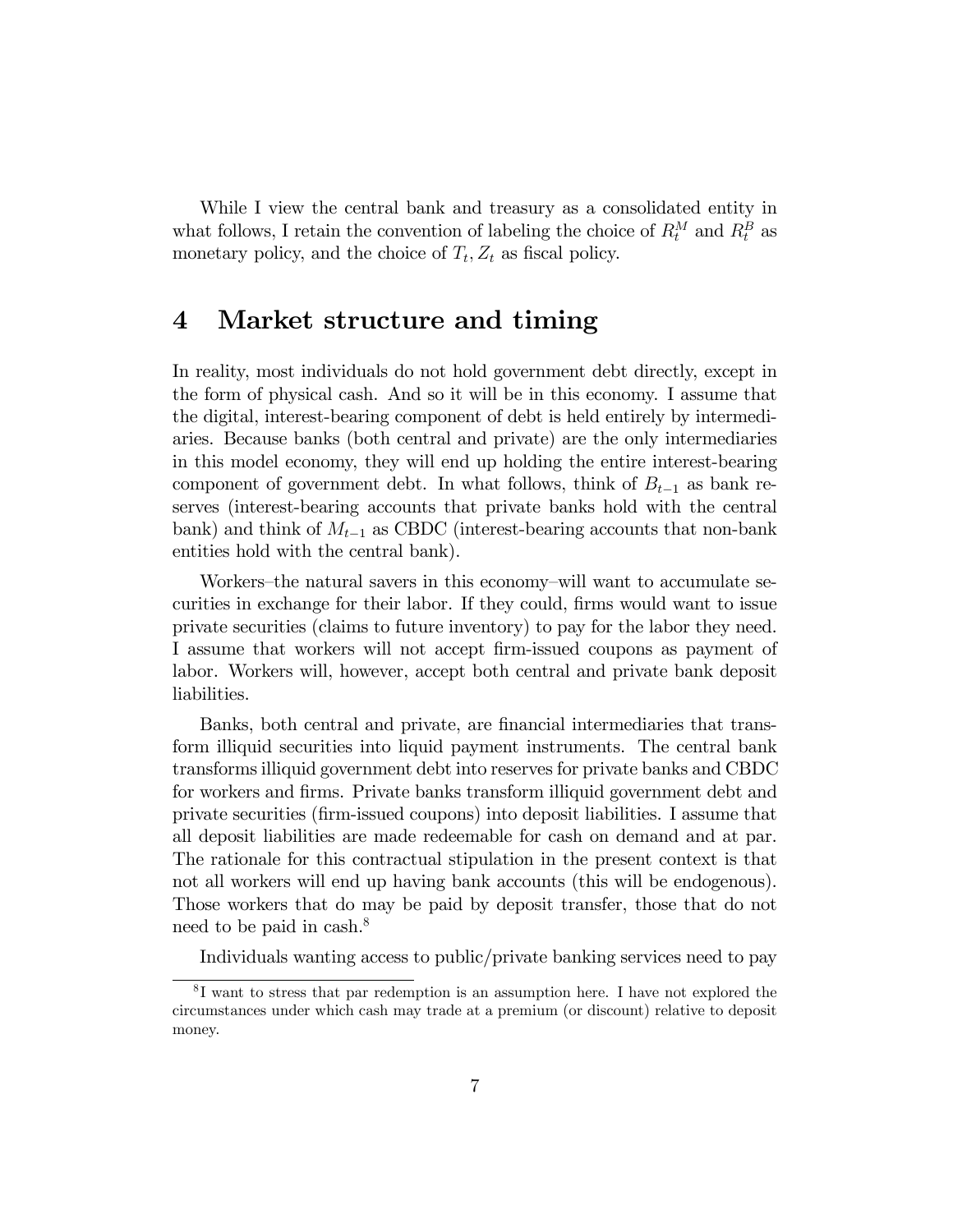a one-time fixed cost of setting up the necessary accounts. Let  $\phi > 0$  denote the cost accessing the banking system. For simplicity, I assume that  $\phi$  takes the form of a "utility cost" representing spent time. Once they have bank access, individuals can borrow money at the lending rate  $R_t^L$  or save money at the deposit rate  $R_t^D$ . If CBDC is available, they have the option of saving money at the CBDC deposit rate  $R_t^M$ . Unbanked individuals must resort to making and receiving payments in cash. I also assume a utility cost of carrying cash that is proportional to the level of real cash balances carried from one period to the next. This will have the effect of discouraging people from holding large cash balances at very low (zero or less) nominal rates of interest.

The timing of events is as follows. Old workers enter period  $t$  with the money (in the form of cash or deposits) they worked for and saved in the previous period. Old banked workers receive interest on their deposits. All old workers receive a money transfer  $Z_t$  (in the form of a check for the unbanked and by direct deposit for those with bank accounts). Old workers spend all their money on goods and services.

Old firms enter period  $t$  with bank debt, which they repay (interest and principal) at the end of the period. Firms use their physical capital (the previous periodís investment) to produce goods and services, a part of which they consume (profits), and the remainder which they sell for money. The money they acquire from sales is used to repay their bank loans and pay taxes  $T_t$ . Private banks use their monetary profit to purchase output for consumption.

Young firms enter period  $t$  with an investment project in need of financing. Banks are the only source of financing and set the lending rate  $R_t^L$ . Firms pay the cost  $\phi$  and open a bank account. The bank lends the firm moneywhich it creates  $ex\,\,nihilo$ —and credits the firm's account by the amount of the money loan. The firm then spends the money on the good provided by workers in a competitive spot market. Workers without bank accounts are paid in cash (which Örms can withdraw on demand and at par from their bank account). Workers with a bank account are paid by deposit transfers.

Young workers enter period  $t$  and choose whether to access the banking system or not. Private banks set the deposit rate  $R_t^D$  and the central bank sets the CBDC deposit rate  $R_t^M$ . Workers then sell their goods and services for money in a competitive spot market. Unbanked workers receive cash for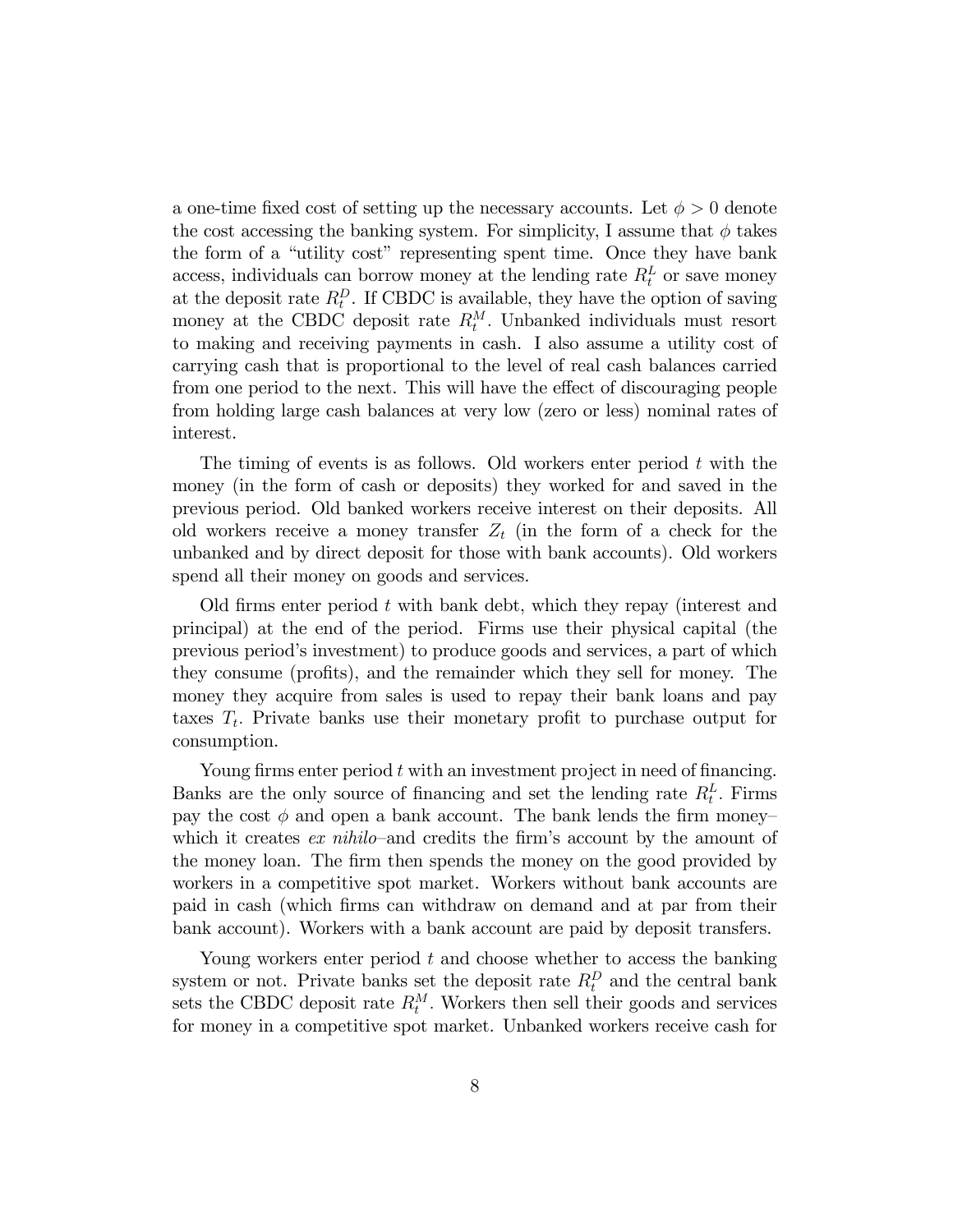their product, banked workers get paid by direct deposit and earn either the deposit rate  $R_t^D$  or  $R_t^M$ , depending on whether they hold their money in private or central bank accounts.

### 5 Decision making

In what follows, let  $p_t$  denote the price-level at date t and let  $\Pi_{t+1} \equiv p_{t+1}/p_t$ denote the (gross) rate of inflation.

#### 5.1 Firms

Assume that the cost of opening a bank account is sufficiently small that all firms choose to do so. A young firm chooses  $k_t$  to maximize  $\hat{w}_{t+1}$  subject to

$$
\hat{w}_{t+1} = F(k_t) - R_t^L \Pi_{t+1}^{-1} k_t - \tau_{t+1}
$$
\n(4)

where  $\tau_t \equiv T_t/p_t$ . Investment demand  $k_t = k(R_t^L \Pi_{t+1}^{-1})$  is characterized by,

$$
F'(k_t) = R_t^L \Pi_{t+1}^{-1}
$$
\n(5)

That is, investment is planned to a scale  $k_t$  such that a marginal addition yields an expected real return just equal to the expected real interest rate (the marginal cost of funding). Since there is a unit measure of young firms,  $k_t$  also represents the real aggregate demand for investment.

**Lemma 1** Investment demand  $k_t = k(R_t^L \Pi_{t+1}^{-1})$  is decreasing in the inflationadjusted lending rate  $R_t^L \Pi_{t+1}^{-1}$ .

Note that the nominal value of newly created bank loans  $p_t k_t$  is credited to young firms' bank accounts. Firms do not carry any of this money over to the next period. Instead, they spend it all in acquiring the goods and services  $k_t$  they need from young workers. Young workers who are unbanked are paid with cash. Young workers with bank accounts are paid by way of deposit transfers (young Örm accounts debited, young worker accounts credited) within the banking system.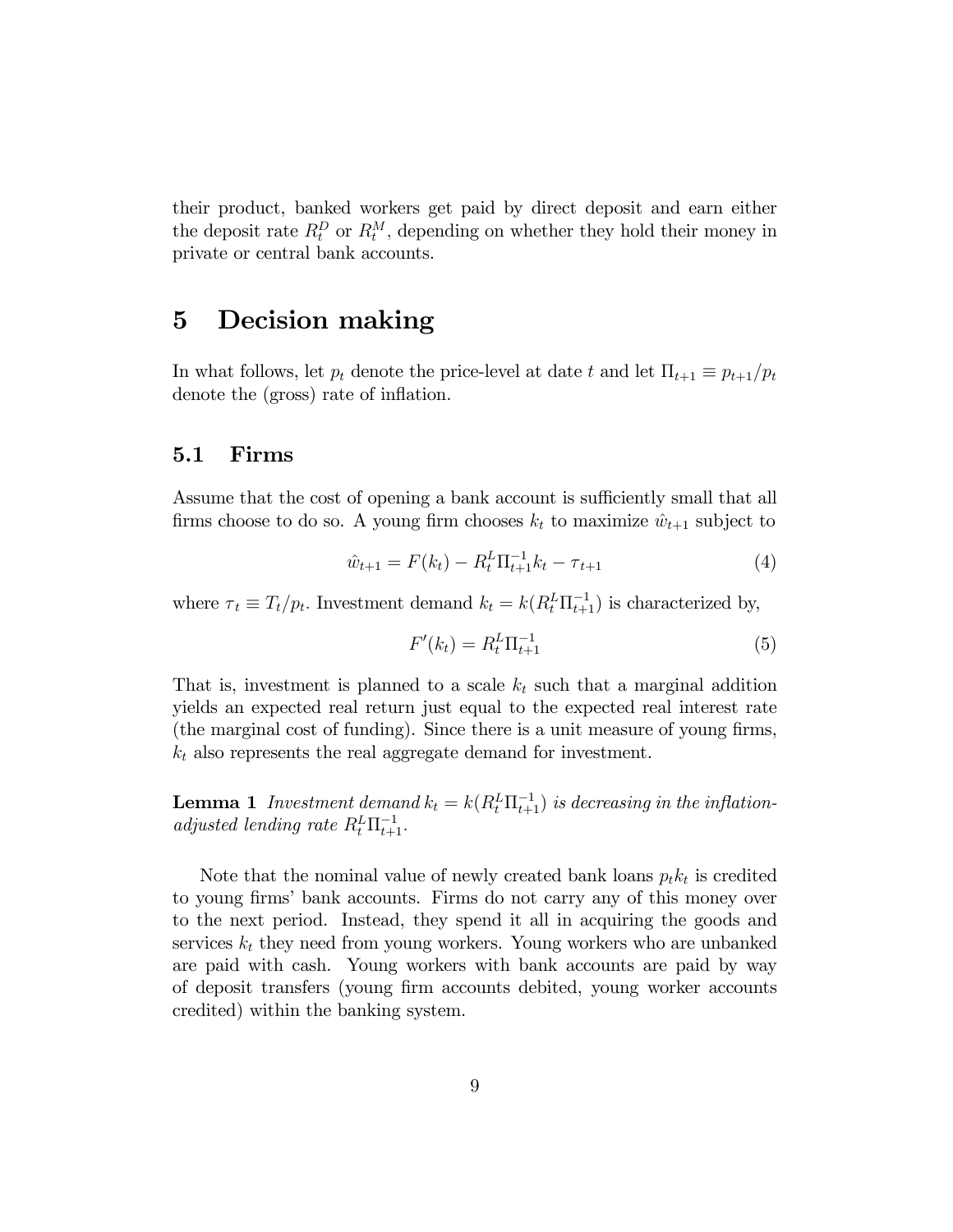#### 5.2 Workers

Consider next the situation faced by a type  $y$  worker. The parameter  $y$  here can be interpreted as a worker's skill or human capital. Since workers do not value consumption when young, y also corresponds to their desired real saving. Poor workers may not have enough savings to justify the cost of a bank account  $\phi$ . These unbanked workers will spend their time accumulating cash. The real rate of return on cash is given by the inverse of the inflation rate, net of the cost of carrying cash. Assume that a worker carrying real cash balances y from one period to the next expends  $(1 - \theta)y$  utils of effort managing it (keeping it safe, etc.), where  $0 \le \theta < 1$ . The payoff for a young unbanked type  $y$  worker is therefore given by,

$$
w_{t+1}^u = \Pi_{t+1}^{-1} \theta y + z_{t+1}
$$
\n<sup>(6)</sup>

where  $z_t \equiv Z_t/p_t$ .

Alternatively, a worker can access the banking system by incurring the utility cost  $\phi$ . Doing so permits the worker to earn the interest rate  $R_t^D$  on deposits held in the bank and  $R_t^M$  on deposits held at the central bank. The only difference between bank deposits and CBDC is the rate of return that is offered, so the choice of account is determined solely by which offers a higher interest rate. Let  $R_t \equiv \max\{R_t^M, R_t^D\}$ . The payoff for a young banked type y worker is therefore given by,

$$
w_{t+1}^{b} = \Pi_{t+1}^{-1} \left[ R_t y - \phi \right] + z_{t+1} \tag{7}
$$

We can identify a type  $\hat{y}$  worker that is just indifferent between accessing the banking system or not by finding the income level  $\hat{y}$  that equates (6) and (7), i.e.,

$$
\hat{y}(R_t) = \left(\frac{\phi}{R_t - \theta}\right) \tag{8}
$$

High-income workers  $(y \geq \hat{y})$  will find it desirable to access the banking system, while low-income workers  $(y < \hat{y})$  find it too costly to do so and will therefore prefer to use cash.

**Lemma 2** The cut off income level  $\hat{y}(R_t)$  is decreasing in the deposit rate  $R_t$  and is independent of the rate of inflation.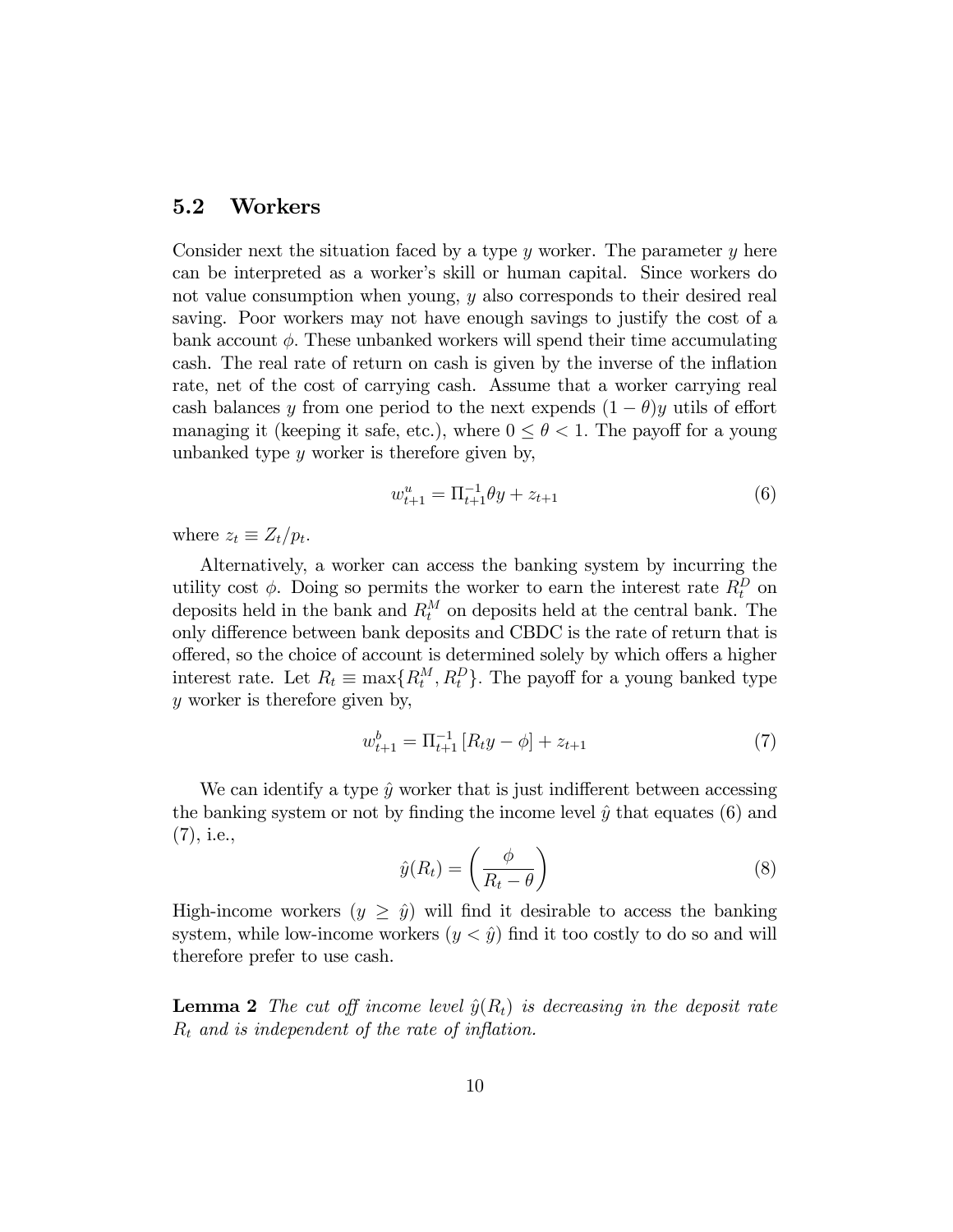In words, a higher deposit rate induces more workers willing to bear the cost of accessing the banking system. A higher service fee  $\phi$  obviously discourages workers from using deposit money. A smaller inconvenience cost of using cash  $1/\theta$  (a larger  $\theta$ ) promotes the use of cash. The inflation rate does not affect the decision to access the banking system or not because the rate of return on cash and deposit money are both affected in the same way by the rate of inflation.

The aggregate demand for real cash balances in this economy (currency in circulation) is given by,

$$
c(R_t) = \int_0^{\hat{y}(R_t)} y dG(y) \tag{9}
$$

**Lemma 3** The demand for real cash balances  $c(R_t)$  is decreasing in the nominal deposit rate  $R_t$  and is independent of the inflation rate.

The demand for real cash balances also depends on the distribution of income G. For example, if distribution  $\hat{G}$  stochastically dominates G, then  $q_t$  is larger under  $\hat{G}$  than G. The fact that the demand for real cash balances does not depend on inflation is sensitive to the fact that desired savings here does not depend on the real rate of interest. If we generalized preferences to allow for a non-trivial consumption-saving decision, then an increase in the expected rate of ináation would lower the real rate of interest faced by depositors and affect the demand for real money balances along an intensive margin. In particular, a lower real rate of interest is likely to result in lower desired saving by all workers, including those who save in the form of cash.

If the fraction  $G(\hat{y})$  of young workers choose to operate with cash, then the remaining fraction  $1 - G(\hat{y})$  will choose to operate with deposit money. The aggregate demand for real deposit balances is given by,

$$
q(R_t) = \int_{\hat{y}(R_t)}^{\infty} y dG(y)
$$
 (10)

**Lemma 4** The demand for real deposit balances  $q(R_t)$  is increasing in the nominal deposit rate  $R_t$  and is independent of the inflation rate.

Define  $y \equiv \int_0^\infty y dG(y)$ , the aggregate supply of real savings in this economy. From  $(9)$  and  $(10)$ , we have

$$
\mathbf{y} = c(R_t) + q(R_t) \tag{11}
$$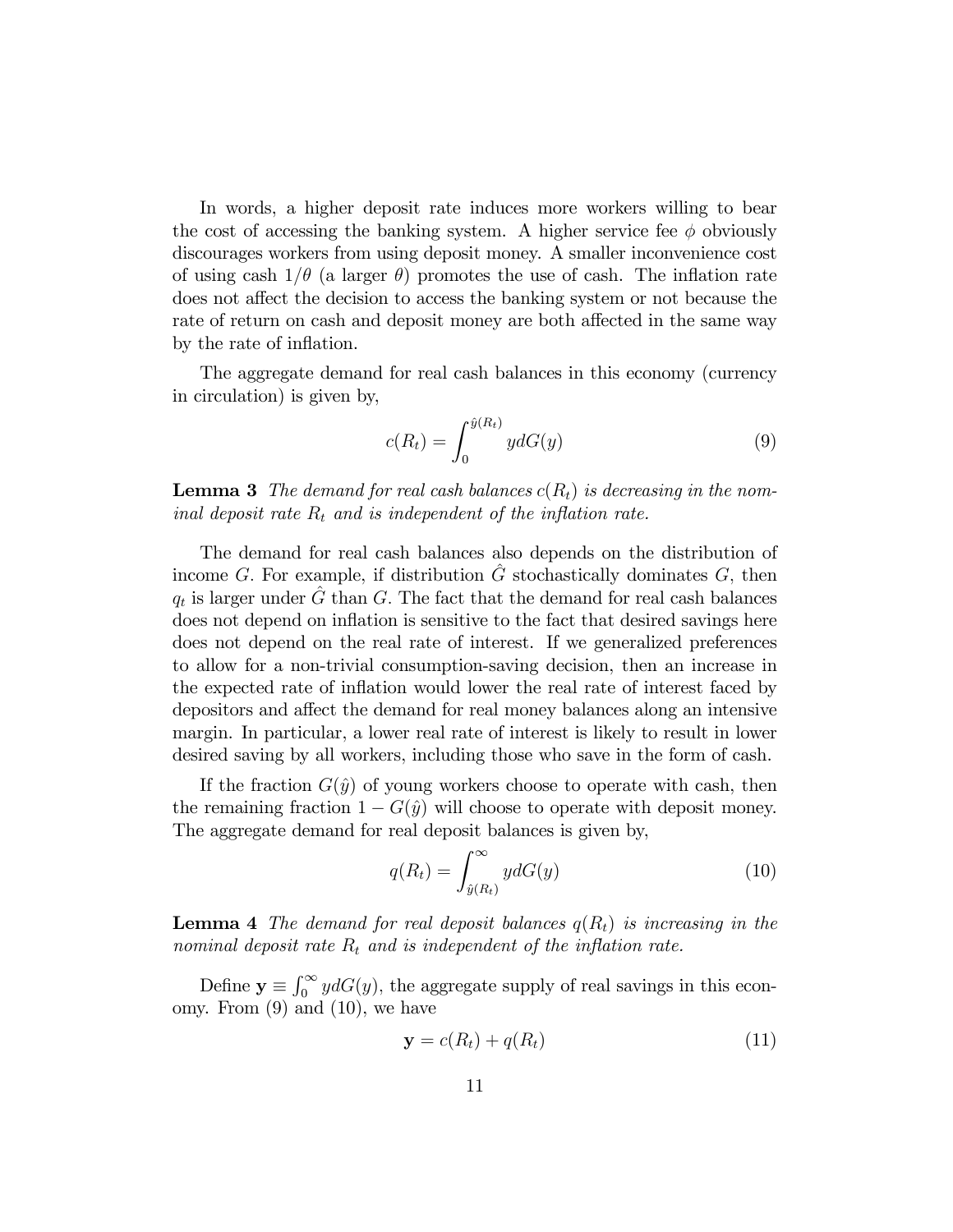That is, the nominal interest rate here simply determines the composition of real money balances between cash and deposits and not the total supply of savings.<sup>9</sup> Whether deposits are held as bank deposits or CBDC depends here only on the relative magnitudes of  $R_t^D$  and  $R_t^M$ .

#### 5.3 Banks

Let me now consider the behavior of the banking sector, which I model here as a monopoly bank along the lines of Klein (1971) and Monti (1972). At the beginning of period t, the bank has assets consisting of reserves  $B_t$  and loans  $p_t k_t$ . It finances its asset portfolio entirely with deposit liabilities  $p_t \hat{q}_t$ , so that its balance sheet constraint is given by,  $10$ 

$$
B_t + p_t k_t = p_t \hat{q}_t \tag{12}
$$

For a given interest rate structure, this balance sheet generates an expected profit equal to

$$
V_{t+1} = R_t^B B_t + R_t^L p_t k_t - R_t^D p_t \hat{q}_t
$$
\n(13)

Combining (12) with (13) and making explicit the dependence of  $k_t$  and  $q_t$ on the relevant interest rates, the bank's objective can be expressed as,

$$
V_{t+1} = \left[R_t^L - R_t^B\right] p_t k \left(R_t^L \Pi_{t+1}^{-1}\right) + \left[R_t^B - R_t^D\right] p_t \hat{q} \left(R_t^D\right) \tag{14}
$$

where

$$
\hat{q}(R_t^D) = \begin{cases} q(R_t^D) & \text{if } R_t^D \ge R_t^M\\ 0 & \text{if } R_t^D < R_t^M \end{cases} \tag{15}
$$

That is, I assume that if the deposit rate offered by banks weakly exceeds the deposit rate offered by CBDC  $(R_t^D \ge R_t^M)$ , then workers will hold all of their deposits with banks; i.e.,  $\hat{q}(R_t^D) = q(R_t^D)$ . If  $R_t^D < R_t^M$ , then all deposits  $q(R_t^D)$  are held as CBDC. The bank is assumed to choose a lending rate  $R_t^L$ and a deposit rate  $R_t^D$  to maximize its value (14), taking as given the policy rates  $R_t^B$  and  $R_t^M$  and the behavior of depositors (15).

 $9$ Again, this is sensitive to the specification of preferences. Endogenizing the saving rate will not alter any of the main conclusions that follow.

 $10<sup>10</sup>A$  meaningful role for equity finance could be introduced along the lines of Dermine (1986).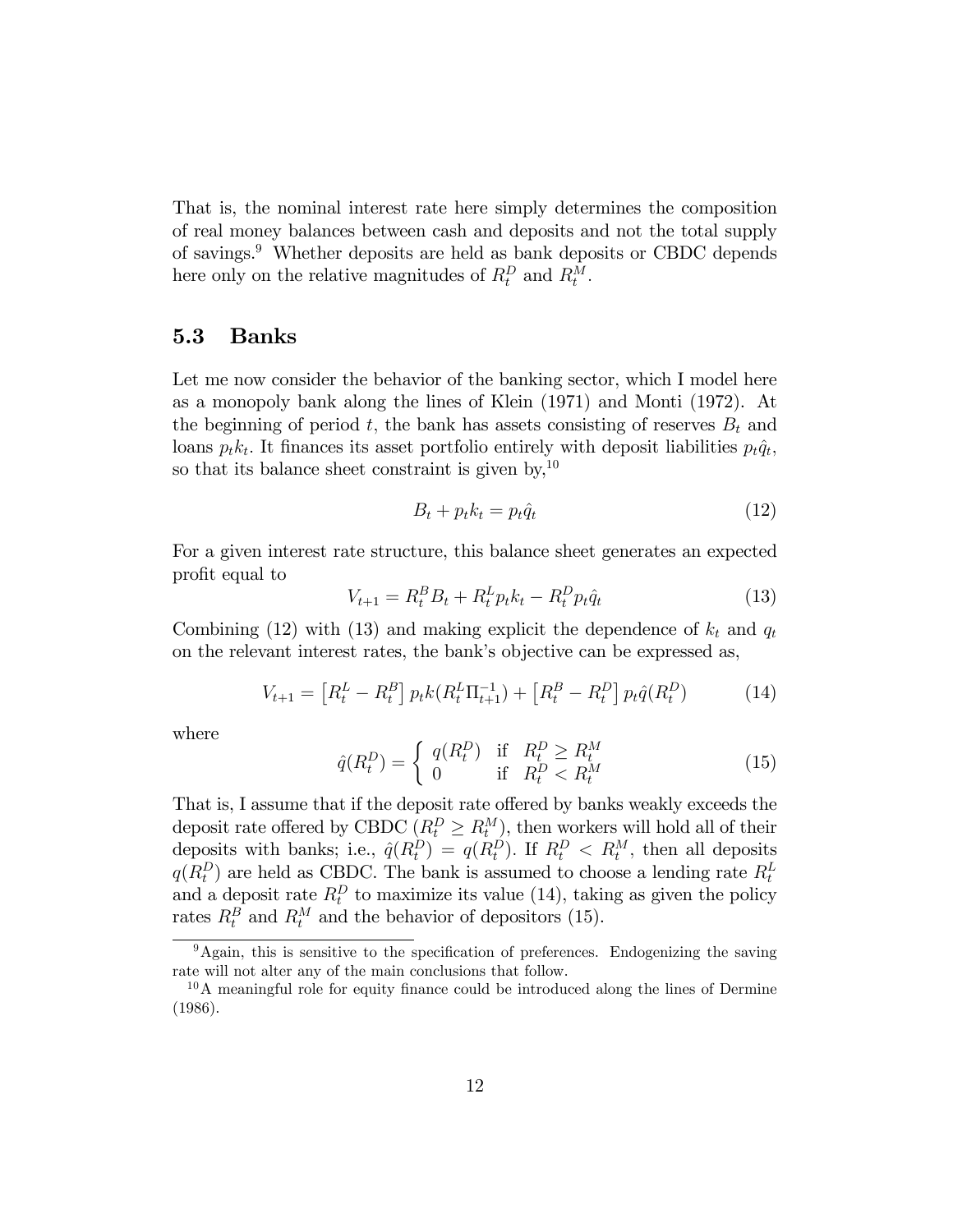Suppose that  $R_t^M$  is sufficiently low that it can be disregarded by the banking sector. Define  $X_t$  as the solution to,

$$
\left[R_t^B - X_t\right]q'(X_t) = q(X_t) \tag{16}
$$

which can be rearranged as,

$$
X_t = \left[\frac{\eta(X_t)}{1 + \eta(X_t)}\right] R_t^B \tag{17}
$$

where  $\eta(X) \equiv Xq'(X)/q(X)$ . Condition (17) characterizes the profit-maximizing deposit rate  $R_t^D$  when  $X_t > R_t^M$ . Recall that by Lemma 4,  $q'(R_t^D) > 0$ . In words, a marginal increase in the deposit rate reduces profit by the level of deposits  $q(R_t^D)$ . On the other hand, it induces an increase in demand for deposits by the amount  $q'(R_t^D)$  on which the bank earns the profit mar- $\lim_{n \to \infty} [R_t^B - R_t^D]$ . The optimal deposit rate just balances these two opposing effects.

**Lemma 5** If  $X_t > R_t^M$ , then the profit-maximizing deposit rate satisfies (17); *i.e.*,  $R_t^D = X_t < R_t^B$ .

While the relation of the deposit rate  $R_t^D$  to the IOR rate  $R_t^B$  is not my main concern here, it is worth noting that the model does suggest that policy rate changes are passed through to deposit rates.<sup>11</sup> If the elasticity of deposit demand  $\eta(X_t)$  is roughly invariant to the interest rate, then (17) suggests that the deposit rate will be roughly proportional to the IOR rate. It is of more interest to note how the profit-maximizing deposit rate here is unrelated to the choice of the lending rate and the size of the bank's loan portfolio. This property of the model will be significant in what it implies about the effect of CBDC on bank lending behavior.

Suppose that the CBDC facility offers a yield  $R_t^B > R_t^M > X_t$ . As is clear from (14), banks have a strong incentive to retain deposits as long as the profit margin  $\left[R_t^B - R_t^D\right]$  is strictly positive. Therefore, as long as  $R_t^M < R_t^B$ , banks will always have an incentive to at least match the interest paid on CBDC.

**Lemma 6** If  $R_t^B > R_t^M > X_t$ , where  $X_t$  satisfies (16), then the profitmaximizing deposit rate is given by  $R_t^D = R_t^M < R_t^B$ .

<sup>&</sup>lt;sup>11</sup>One can demonstrate that if  $R_t^D q''(R_t^D) + 2q'(R_t^D) > 0$ , then  $R_t^D$  is increasing in  $R_t^B$ .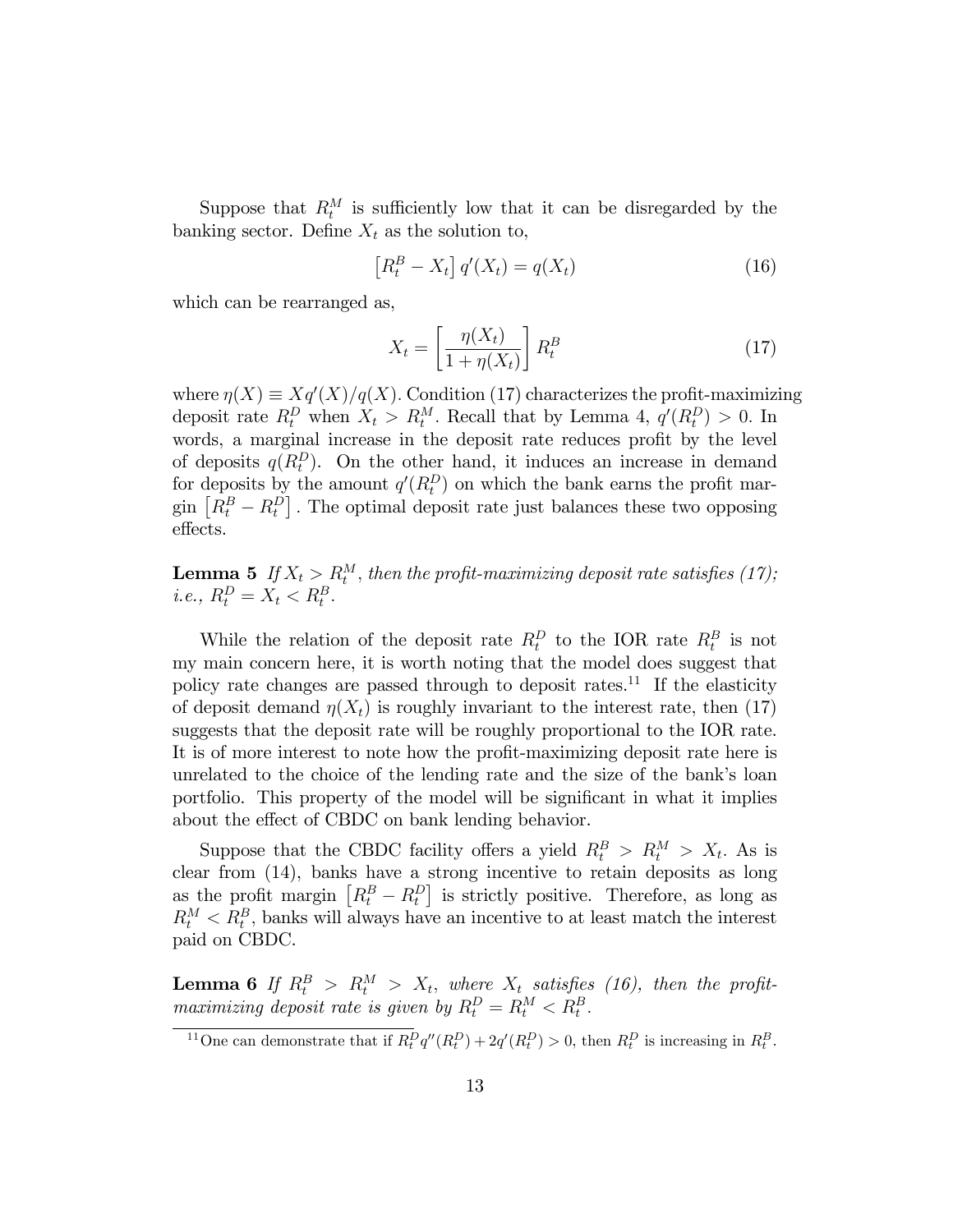Lemma 6 raises the interesting possibility that very little activity may actually occur via CBDC if the main consequence of its availability is simply to discipline the deposit rate set by banks. Given (15),  $R_t^D = R_t^M$  implies that no deposits are held as CBDC, so that  $M_t = 0$ . (This, in turn, has potential budgetary consequences via condition 2.)

Note that CBDC need not permit universal access. And, in particular, just as non-banks are presently not permitted to use reserve accounts, imagine that banks are hypothetically not permitted to use CBDC accounts. Let me now investigate the implications of setting  $R_t^M > R_t^B$ . In this case, banks would continue to play an important role in the credit market and payments system. That is, they would originate loans, create money, and facilitate payments. They would not, however, want to retain customer deposit accounts because the cost of retention  $R_t^M$  now exceeds the benefit  $R_t^B$ . The best that banks can do in this case is let all deposits created on behalf of firms through their lending operations to flow through the payments system into CBDC accounts owned by (banked) workers. This money will, of course, flow back into the banking system when old (banked) workers purchase output from old firms. Money used to repay bank loans is effectively destroyed.

**Lemma 7** If  $R_t^M > R_t^B$ , private banks retain zero deposits (all deposits will be held as CBDC) from one period to the next; i.e.,  $M_t = p_t q(R_t^M)$ .

Again, this situation has budgetary implications via condition (2). I will return to this later, but for now I turn to deposit-creation activity. From (14), we see that the profit-maximizing lending rate  $R_t^L$  satisfies,

$$
- [R_t^L - R_t^B] k'(R_t^L \Pi_{t+1}^{-1}) \Pi_{t+1}^{-1} = k(R_t^L \Pi_{t+1}^{-1})
$$

This expression is more conveniently expressed in real terms. Define  $r_t^L \equiv$  $R_t^L \Pi_{t+1}^{-1}$  and  $r_t^B \equiv R_t^B \Pi_{t+1}^{-1}$  and rewrite the expression above as,

$$
-\left[r_t^L - r_t^B\right]k'(r_t^L) = k(r_t^L) \tag{18}
$$

In words, a marginal increase in the real lending rate increases profit by the loan level  $k(r_t^L)$ . On the other hand, it reduces the demand for loans by the amount  $k'(r_t^L) < 0$  (by Lemma 1) on which the bank earns the profit margin  $\left[r_t^L - r_t^B\right]$  . The optimal lending rate just balances these two opposing effects. Note that the nominal lending rate moves in proportion to the expected rate of inflation; i.e.,  $R_t^L = r_t^L \Pi_{t+1}$ .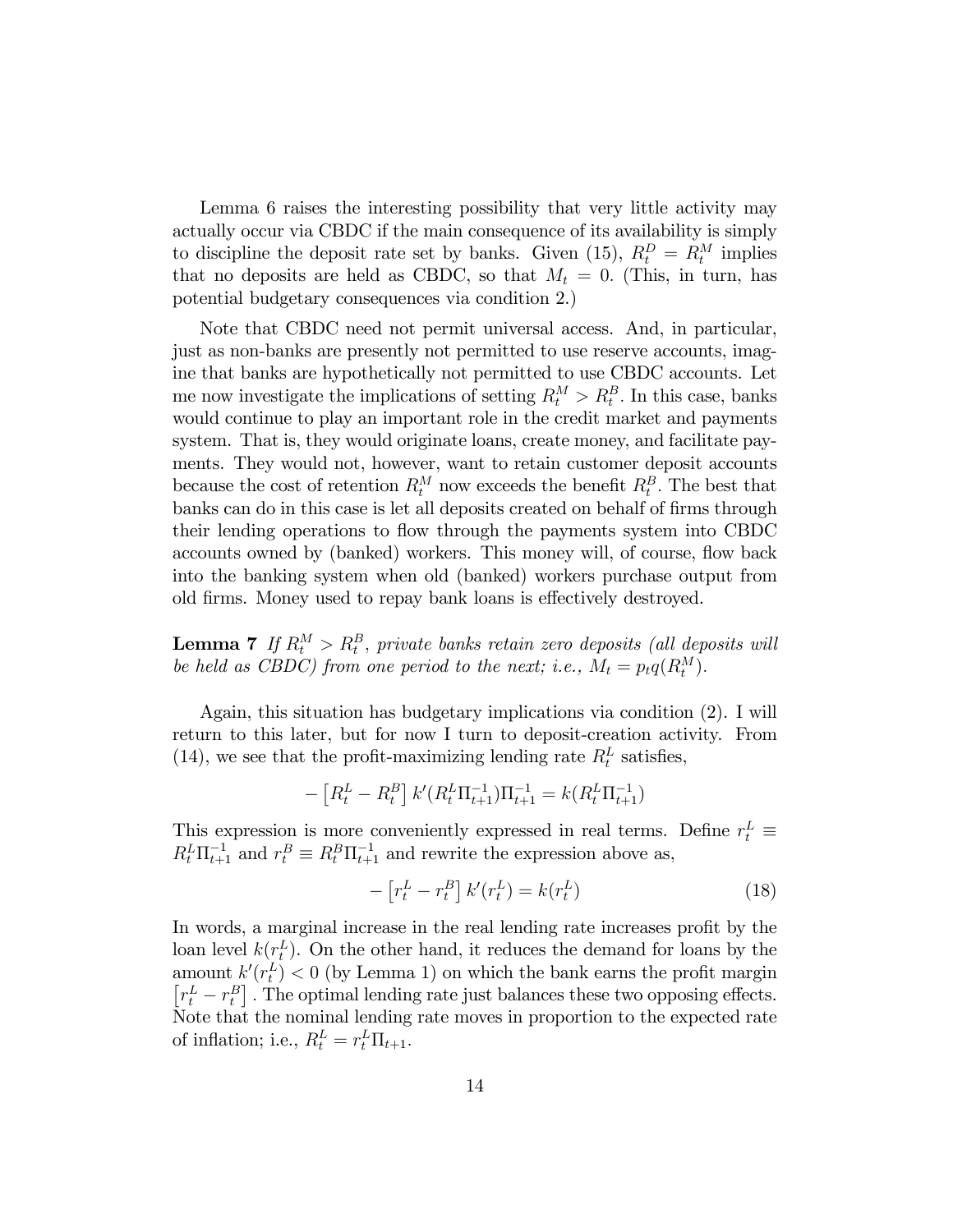Without any significant loss of generality, consider the class of investment return functions that satisfy  $F'(k)k = \alpha F(k)$ , where  $0 < \alpha < 1$ . Then con- $\frac{d}{dt}$  dition (18) implies that the profit-maximizing lending rate satisfies a simple markup condition,

$$
r_t^L = (1/\alpha)r_t^B \tag{19}
$$

**Lemma 8** Assume  $F'(k)k = \alpha F(k)$ , with  $0 < \alpha < 1$ . Then the profitmaximizing lending rate is given by  $R_t^L = (1/\alpha)R_t^B$ .

An interesting property of the profit-maximizing lending rate here is how it does not depend on the CBDC interest rate, at least, to the extent that the IOR rate  $R_t^B$  is set independently of  $R_t^M$ . This remains true even if  $R_t^M > R_t^B$ , the case for which banks retain no deposits.

### 6 Stationary equilibrium

The purpose of this section is to collect the restrictions on economic behavior derived above and use them to deduce how this economy functions, for a given policy configuration, as it operates into the indefinite future without disturbance. The experiments below will involve examining the long-term consequences of different policy configurations.

In a stationary equilibrium, all real variables, ratios, and rates, remain constant over time.<sup>12</sup> Time subscripts are dropped since they are no longer necessary, except for nominal variables not already expressed as rates.

To begin, let me assume a world without CBDC; or, equivalently, that the conditions of Lemma 5 hold. Define the real value of government debt  $d_t \equiv D_t/p_t$ . By stationarity,  $d_t = d$ . It therefore follows that the equilibrium rate of inflation in a stationary economy is given by  $\Pi = \mu$ ; i.e., the rate at which the nominal debt grows over time.

<sup>&</sup>lt;sup>12</sup>I am assuming that a stationary state exists, that it is unique, and that it is stable. Existence is generally easy to establish. Uniqueness and stability takes a little more work. A related paper (Andolfatto and Martin, 2018) shows how an appropriately-designed Taylor rule can establish uniqueness and stability in an environment similar to the one being studied here.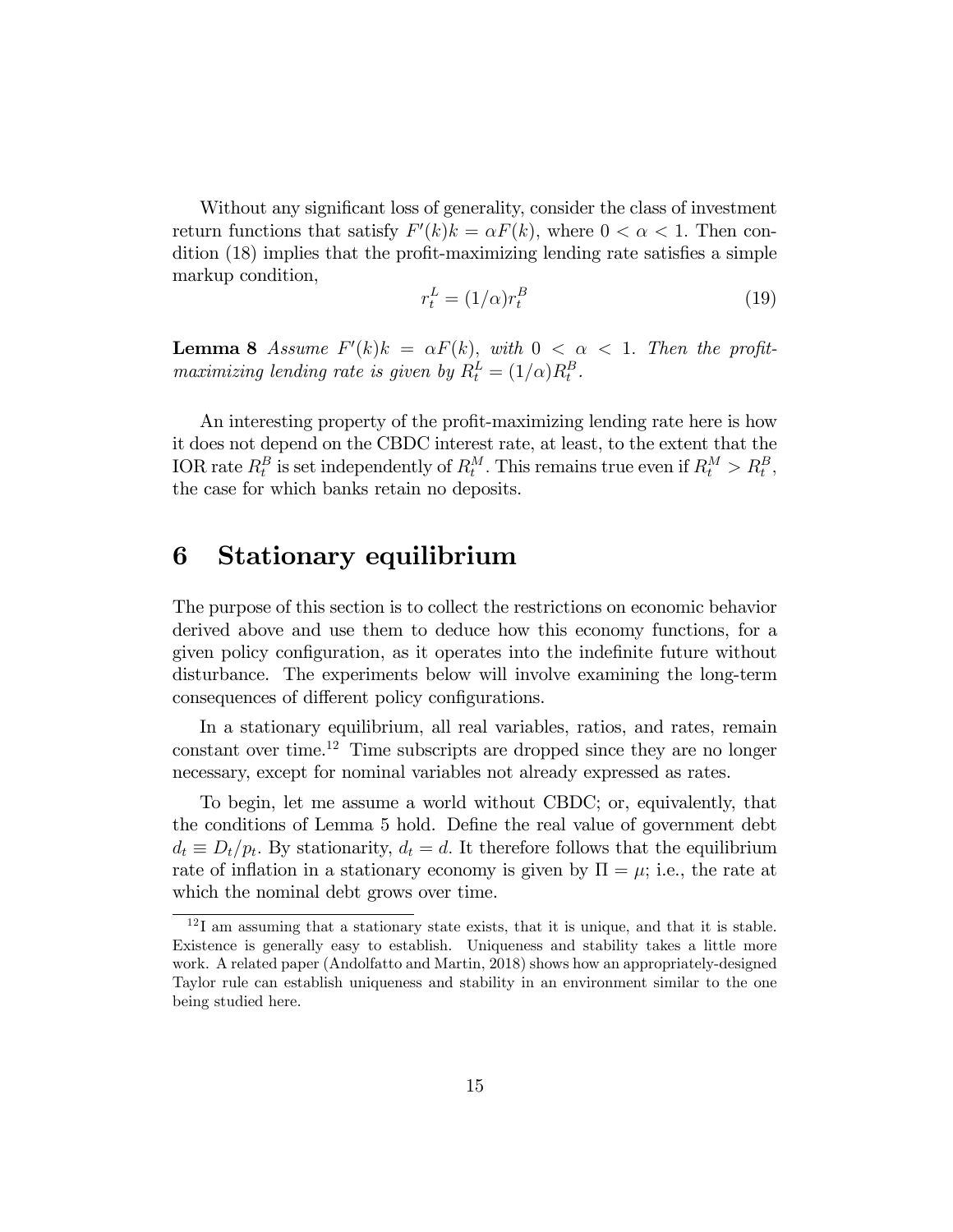Lemma 9 Given that monetary policy pegs nominal rates of interest and  $given that taxes are used to finance the interest expense of debt, the inflation$ rate is determined by the rate of nominal debt-issuance  $(\mu)$  used to financed government transfers.

The equilibrium lending rate continues to be described by Lemma 8 i.e.,  $R^L = (1/\alpha)R^B$ . Given a rate of inflation  $\mu$ , the equilibrium real lending rate is determined by  $r^L = R^L/\mu$ . Note that the nominal lending rate here is independent of the inflation rate, which implies that fiscal policy can influence the real rate of interest relevant for financing capital expenditures.

**Lemma 10** An increase in the inflation target  $(\mu)$  lowers the real lending rate and stimulates investment spending. An increase in the IOR rate  $(R^B)$ leads to a proportionate increase in the profit-maximizing lending rate  $(R^L)$ and lowers investment spending.

The fact that investment increases with inflation follows from condition  $(5)$ , which is essentially a Mundell-Tobin effect; see Mundell  $(1963)$  and Tobin (1965). Thus, the model has a mechanism to generate outcomes consistent with empirical evidence rejecting the Fisher effect (a one-for-one relation between inflation and the nominal interest rate).<sup>13</sup> The effect of increasing the policy rate  $R^B$  for a given rate of inflation similarly induces a portfolio substitution effect. That is, if the real rate of return on government debt is made more attractive, investors substitute out of private capital into government securities. In the model here, an increase in the IOR rate leads banks to curtail their lending to firms.

With  $r<sup>L</sup>$  determined, the equilibrium level of real investment is given by  $k(r^L)$ . To finance this level of investment, at each date t young firms need to borrow  $p_t k(r^L)$  dollars. This amount of "inside money" is created by the banking system in the act of lending. Thus, the total money supply

 $13$ Of course, the model also has a mechanism to generate outcomes consistent with the Fisher effect (for example, suppose that  $R^B = \mu$ ). On another matter, one could legitimately question the quantitative impact that inflation has on investment and the marginal product of capital. On the other hand, "capital" here might alternatively be replaced by employment in a model where recruiting activities constitutes and investment expenditure (Andolfatto, 1996). Finally, another mechanism through which inflation may affect real bond yields is through its effect on liquidity premia; see Fried and Howitt (1983).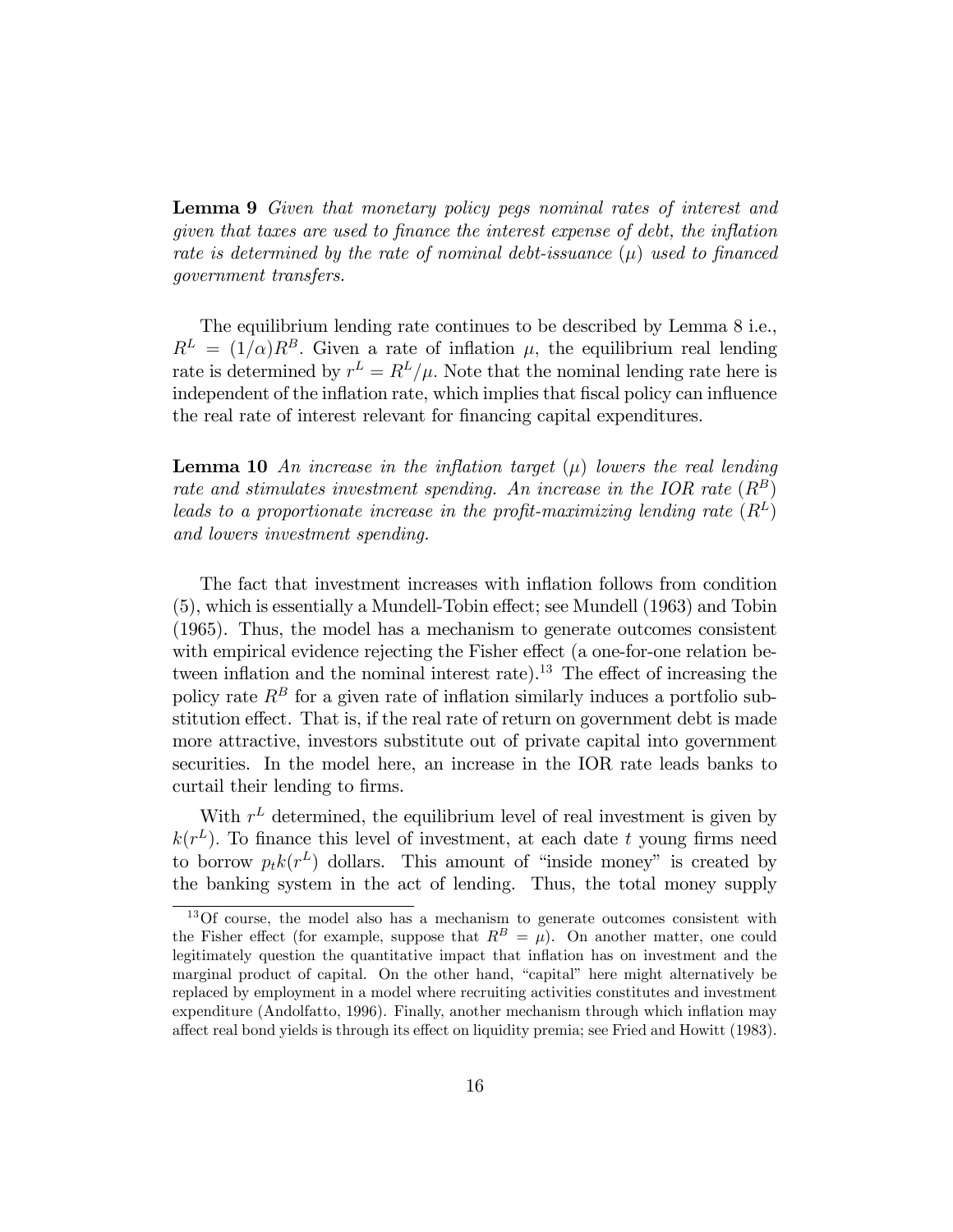in period t is given by currency in circulation  $C_t$  plus total bank deposit liabilities  $B_t + p_t k(r^L)$ . Note that the monetary base here corresponds to the public debt  $D_t = C_t + B_t$ . One can also identify the broad money aggregate  $M1_t \equiv C_t + p_t k(r^L)$ , though in this model, the economically relevant money supply is given by  $D_t + p_t k(r^L)$ . Over the course of period t, this money is spent on the goods and services available for sale,  $y \equiv \int_0^\infty y dG(y)$ . Therefore, the market-clearing condition

$$
D_t + p_t k(r^L) = p_t \mathbf{y} \tag{20}
$$

must hold at each date  $t \geq 1$ . Since  $D_t$  is determined by policy, condition (20) determines the equilibrium price-level.

I want to take some time to study equation (20) as a theory of the pricelevel. Condition (20) can be expressed in the following manner,

$$
p_t = \left[\frac{1}{\mathbf{y} - k(r^L)}\right] D_t \tag{21}
$$

That is, the equilibrium price-level is proportional to the quantity of "outside" money  $D_t$  in the economy. The proper interpretation of  $D_t$  here, I think, is the level of public debt existing on the balance sheet of the banking sector (including money funds and the central bank). The denominator in (21) represents the demand for real (outside) money balances  $d(r^L) = \mathbf{y} - k(r^L)$ . Thus, the model states that for a given demand for real balances, an increase in the supply of debt monetized by the banking sector and spent (here) on transfers that are subsequently spent on goods and services will put upward pressure on the price-level. The mechanism here is consistent with the statement that an increase in "aggregate demand" puts upward pressure on the price-level.<sup>14</sup>

Note that equation (21) does not imply that we should observe the pricelevel moving in proportion to the debt as a matter of empirical observation. The price-level also depends on money demand. Anything affecting the supply of saving  $(y)$  or the demand for investment  $(k)$  will have an effect on the price-level here for a given supply of debt,  $D_t$ .

<sup>&</sup>lt;sup>14</sup>Note that the lump-sum money transfers  $Z_t$  here are neutral (but not superneutral). This is not a general property of the model and has more to do with the way money is injected into the economy. A lump-sum injection of money to young firms, for example, is non-neutral. This is despite the fact that all prices are flexible.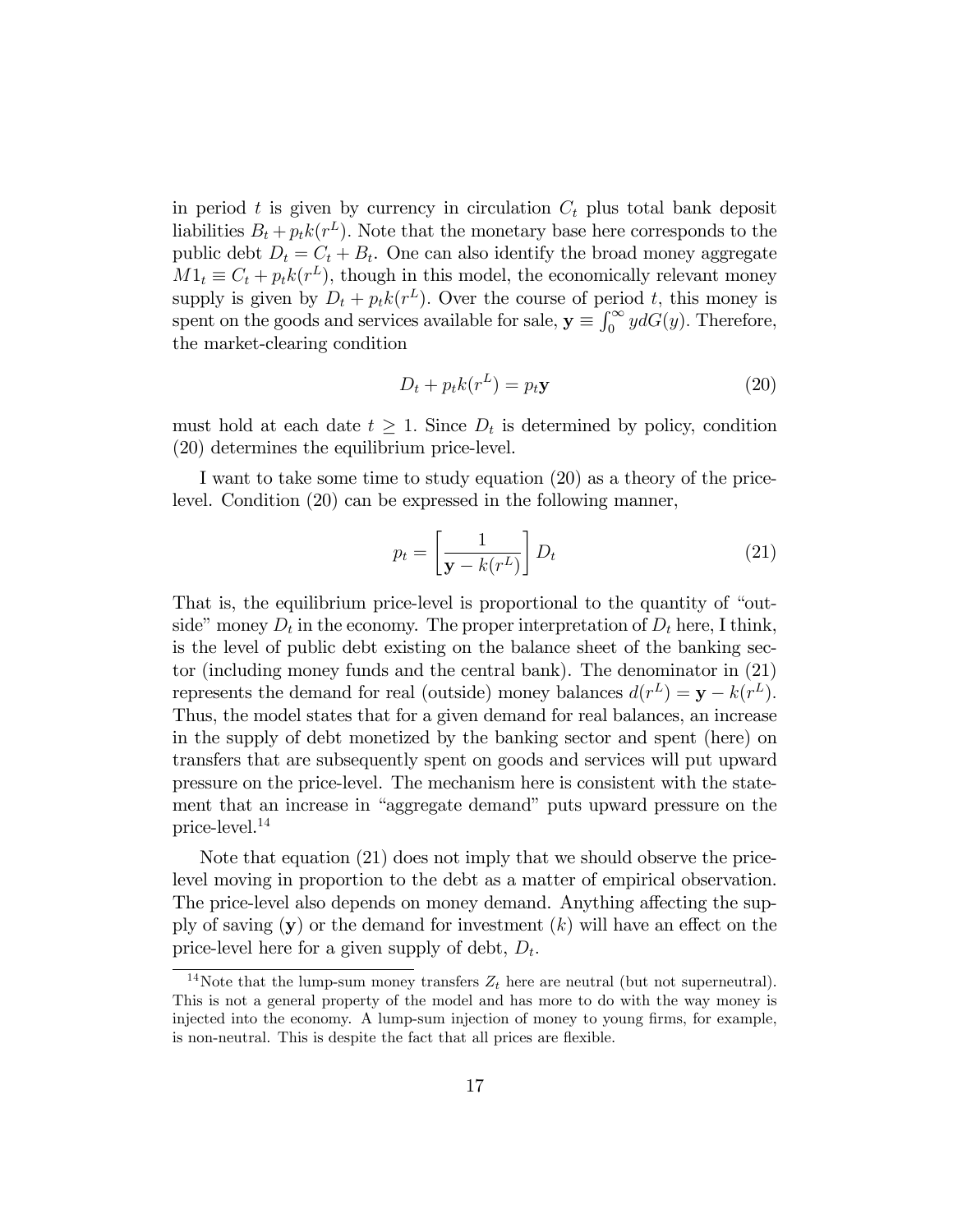Consider the effect of increasing the IOR rate  $R^B$ . For a given inflation target, this increases the real interest rate on government debt  $r^B = R^B/\mu$ . This change in the policy rate is passed through as a higher real lending rate  $r<sup>L</sup>$  (Lemma 8), which has the effect of depressing investment demand  $k(r^L)$ . The flip side of this latter effect is an increase in the demand for real money balances  $d(r^L)$ , which exerts a disinflationary pressure (the price-level declines). Note that because the deposit rate  $R^D$  remains unaffected, the amount of currency in circulation  $C_t$  remains unaffected as well. However, the broad money aggregate  $M1_t \equiv C_t + p_t k(r^L)$  declines along with the decline in bank lending  $p_t k(r^L)$ .

The implications of the IOR rate are summarized by condition (16), i.e.,

$$
\[R^B - R^D\] q'(R^D) = q(R^D) \tag{22}
$$

From (17), a constant elasticity of deposit demand to the deposit rate implies that an increase in the policy rate  $R^B$  induces an increase in the profitmaximizing deposit rate  $R^D$ . From Lemma 4 and equation (11), the effect of an increase in  $R^B$  is to reduce the currency-to-deposit ratio. That is, at the margin, more workers are motivated to access the banking system, given the higher rate of return now available on their bank deposits. Banks are motivated to increase the deposit rate because doing so increases their deposit base, which they use to take advantage of the higher IOR rate.

Define  $v_{t+1} \equiv V_{t+1}/p_{t+1}$ , the real value of bank sector monopoly profit. Using (14), we can write,

$$
v(R^B, \mu) = \left[\frac{R^L - R^B}{\mu}\right] k \left(\frac{R^L}{\mu}\right) + \left[\frac{R^B - R^D}{\mu}\right] q(R^D) \tag{23}
$$

where, recall,  $R^L$  and  $R^D$  depend on the policy parameters  $R^B$  and  $\mu$ . Consider the effect of increasing the IOR rate. By the Envelope Theorem, the effect on bank profit depends on the sign of  $b(R^B, \mu) = q(R^D) - k(R^L/\mu)$ , where  $b_t \equiv B_t/p_t$ . Recall that  $B_t$  represents the interest-bearing debt held as assets in the banking sector. There is nothing here that prevents this number from being negative. In this latter case, the banking system is borrowing reserves and an increase in the IOR rate has the effect of diminishing bank profit. The opposite is true when the banking system is flush with reserves.

Lemma 11 An increase in the IOR rate increases/decreases monopoly bank profit if bank reserves are positive/negative.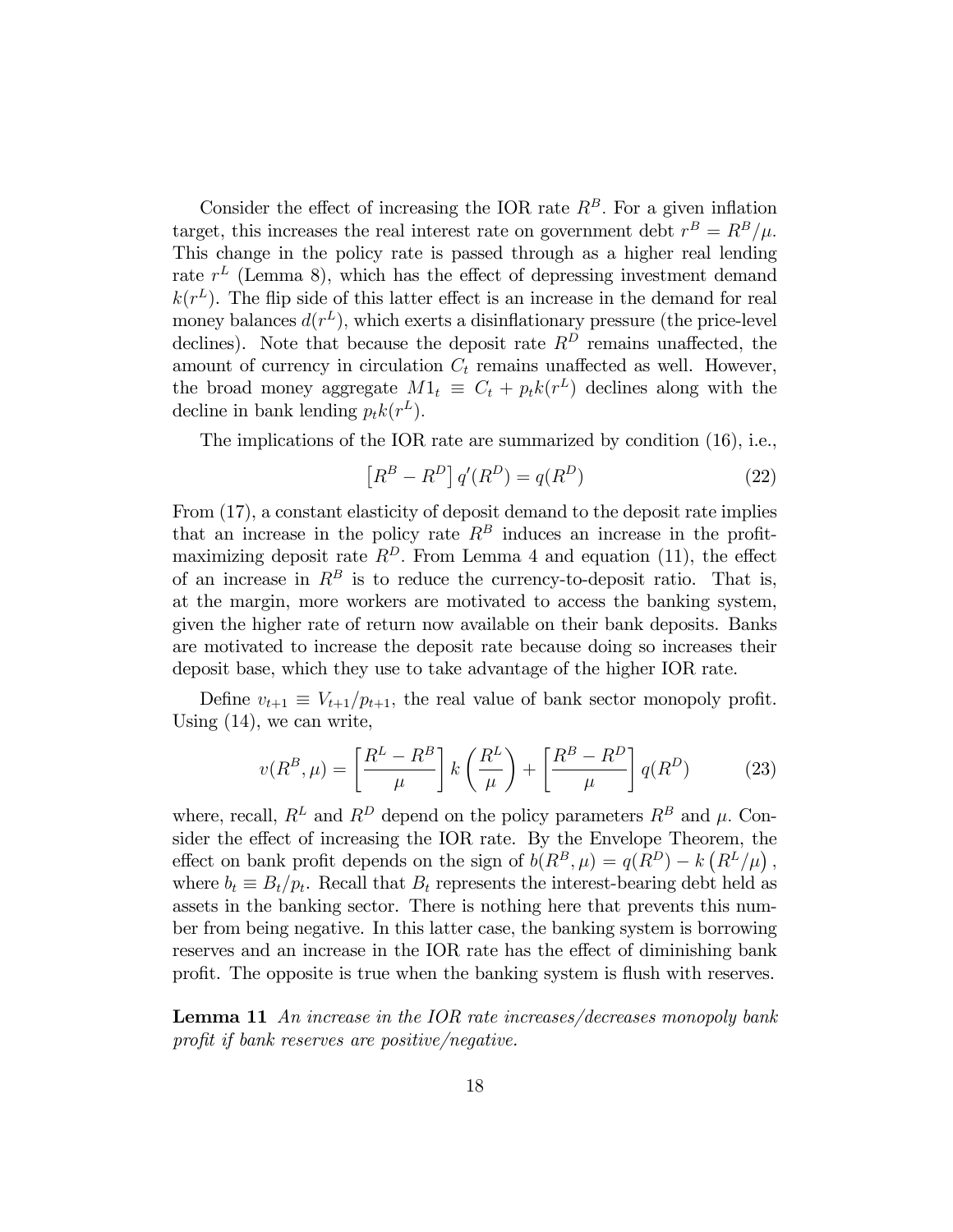Finally, one can compute steady-state welfare for young firms and workers (banked and unbanked). Since  $M = 0$  here, the tax revenue necessary to finance the interest expense of debt using  $(2)$  is,

$$
\tau = (R^B - 1)b(R^B, \mu)/\mu \tag{24}
$$

Note that the tax (24) may in fact be a *transfer* if either ( $R^B < 1$  and  $b > 0$ ) or ( $R^B > 1$  and  $b < 0$ ). A negative IOR rate here is possible because of the assumed cost of holding cash over time. In particular, from (8) we see that the nominal interest rate  $R^B - 1$  is bounded below by  $\theta - 1$ , where  $0 < \theta < 1$ . With  $\tau$  determined by (24), steady-state welfare for firms is given by,

$$
\hat{w} = (1 - \alpha) F(k) - \tau \tag{25}
$$

using (4) and the restrictions  $r^L = F'(k)$  and  $\alpha F(k) = F'(k)k$ .

To compute the welfare for workers, we need to first derive the equilibrium transfer that is Önanced through seigniorage. Manipulating condition (3), we have

$$
z = [1 - 1/\mu]d(r^L)
$$
 (26)

where, recall,  $d(r^L) = \mathbf{y} - k(r^L)$ ,  $r^L \equiv R^L/\mu$ , and  $R^L$  is the profit-maximizing lending rate. Using (8), the equilibrium measure of unbanked workers is given by  $G(\hat{y}(R^D))$ , where  $R^D$  is the profit-maximizing deposit rate. Note that the measured of unbanked workers is decreasing in  $R<sup>B</sup>$ . For an unbanked worker with real savings  $y < \hat{y}$ , welfare is given by

$$
w^u(y) = \theta y/\mu + z \tag{27}
$$

For a banked worker with real savings  $y \geq \hat{y}$ , welfare is given by,

$$
w^{b}(y) = \left[r^{D}y - \phi/\mu\right] + z \tag{28}
$$

## 7 Central Bank Digital Currency

What are the consequences of introducing a CBDC that yields interest rate  $R^M$  larger than the profit-maximizing deposit rate offered by banks? There are two cases to consider. The first involves the conditions described in Lemma 6, i.e.,  $R^B > R^M$ . The second involves the conditions described in Lemma 7, i.e.,  $R^M > R^B$ .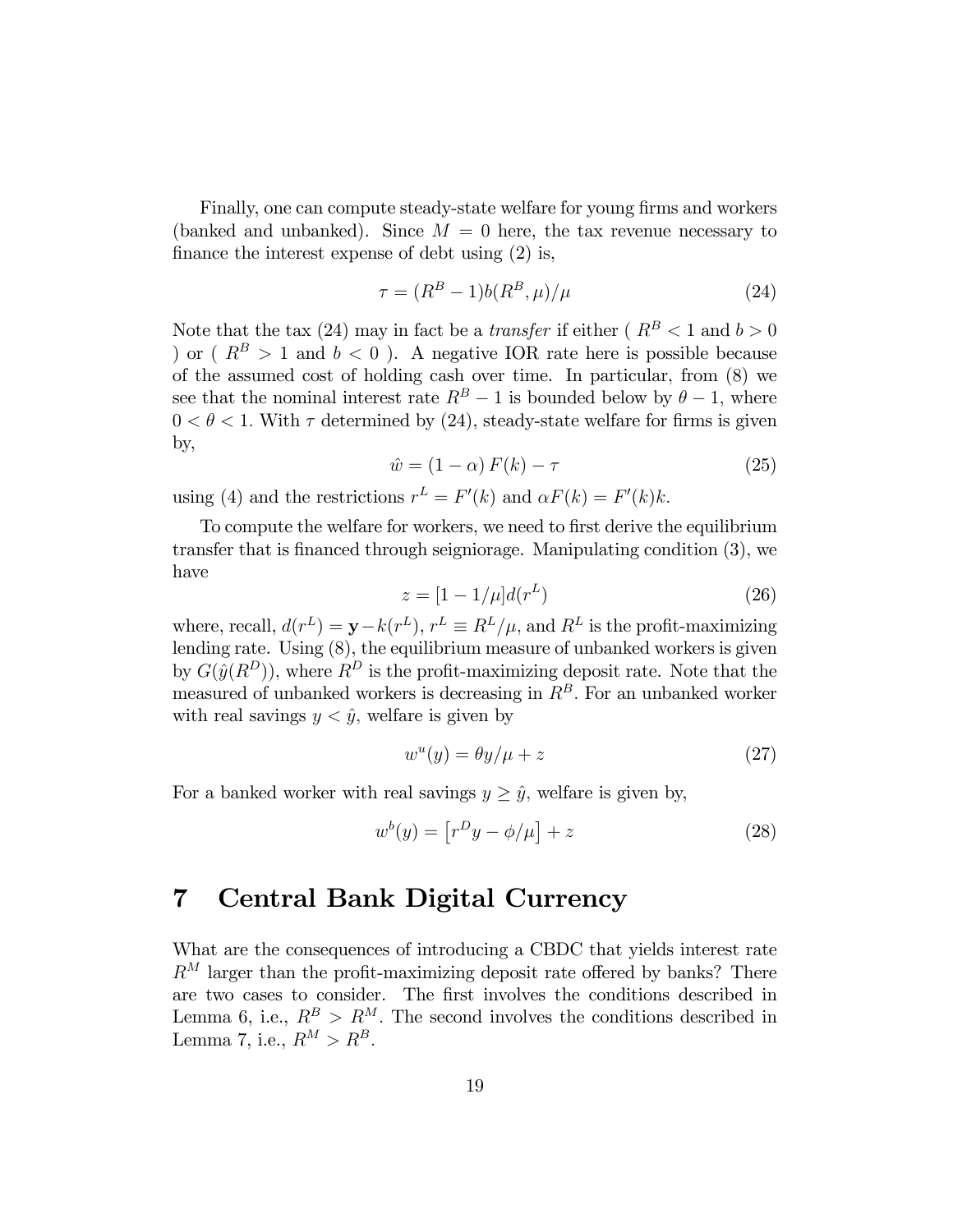The apparatus now in place makes evaluating the implications of CBDC relatively straightforward. Consider first the case for which  $R^B > R^M$ . By condition  $(15)$ , it is clear that the profit-maximizing deposit rate in this case matches (marginally exceeds) the interest paid on CBDC; i.e.,  $R^D = R^M$ . This must be the case as banks will continue to make the *riskless* profit margin  $[R^B - R^M]$  as long as  $R^B > R^M$ .

If banks match (slightly exceed) the interest offered on CBDC, the takeup rate for CBDC will remain zero.<sup>15</sup> Since  $M_t = 0$  for all t, the budgetary consequences are the same as if CBDC did not exist. The effect of CBDC in this case is simply to compels banks to compete more aggressively for deposits. The welfare of very poor workers  $(27)$  remains unaffected. However, because the deposit rate is now higher, the number of unbanked workers declines. The welfare of all banked workers (28) is now higher.

How does CBDC affect bank lending activity and the welfare of firms? By Lemma 8, the profit-maximizing lending rate is independent of the interest paid on CBDC. This is because the opportunity cost of bank lending is given by the IOR rate, not the CBDC rate. Thus, CBDC does not lead to bank disintermediation in any dimension. In fact, since the number of unbanked individuals declines, CBDC actually increases the scale of intermediation (bank lending remains unaffected, but deposits increase). Bank profits decline because of a lower profit margin on deposits  $[R^B - \stackrel{\sim}{R}^M]$ .

Condition (21) suggests that the price-level remains invariant to  $R^D$  =  $R^M$ . The increase in the deposit rate alters the composition of the debt between currency and bonds, but this has no price-level consequences. There is, however, an added fiscal burden that here is borne by firms (though, in general, could be borne by the economy more broadly). In particular, the government budget constraint (2) suggests that tax revenue must rise to accommodate the higher interest expense of the debt, both because the interest rate is now higher and also because more of the debt is being held in the form of interest-bearing money rather than cash.

**Proposition 1** The introduction of a competitive CBDC in a monopolistic bank sector has no effect on bank lending rates, no effect on bank lending activity, increases the market deposit rate, expands the deposit

 $15$ Of course, I am assuming that CBDC has the same fixed cost as bank deposits and that there are no subsidies that may encourage CBDC take-up over bank deposits.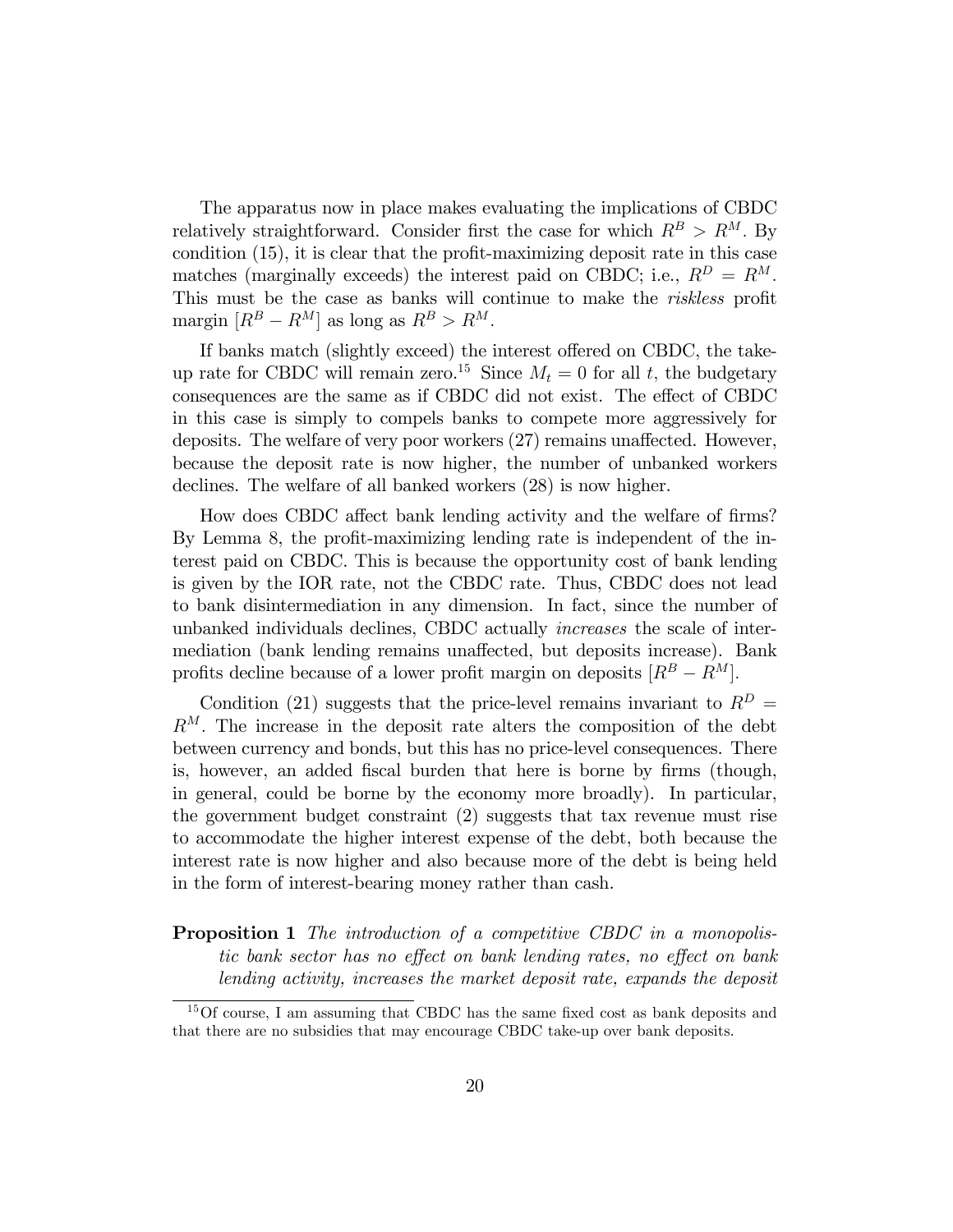base (decreasing the number of unbanked individuals), and reduces bank monopoly profits.

Suppose that the central bank continues to raise the interest rate it pays on CBDC to the point where  $R^M > R^B$ . In this case, the return banks earn on deposits at the central bank earn less than the deposit rate they must pay workers to retain their deposits. As it never makes sense for banks to offer a deposit rate higher than the IOR rate, banks in this model willfully let the deposits they create flow to the central bank; again, see condition (15).

Since all deposits are in this case held at the central bank, we have  $M_t =$  $p_tq(R^M)$ . From the banking sector's balance sheet constraint (12), we have  $B_t = -p_t k(r^L)$ ; that is, the bank is borrowing reserves from the central bank. The way this works is as follows. The banking sector still originates  $p_t k(r^L)$  dollars in loans for young firms, which is deposited in their accounts at the beginning of the period. Throughout the period, firms spend this money by converting it into cash (for unbanked workers) and by converting it into CBDC (for banked workers). The conversion into cash and CBDC is performed using borrowed reserves.

Note that in this case we have  $D_t = C_t + M_t + B_t$ , with  $M_t > 0$  and  $B_t < 0$ . Since  $M_t = p_t q(R^M)$  and  $B_t = -p_t k(r^L)$ , we have

$$
D_t = p_t c(R^M) + p_t q(R^M) - p_t k(r^L)
$$

where, by (11),  $c(R^M) + q(R^M) = y$ , so that the expression above reduces to the market-clearing condition (20): Thus, increasing the interest rate on CBDC has the effect of reducing the currency-to-deposit ratio, but otherwise leaving the banking sector's lending operations unaffected–at least, to the extent that banks can freely borrow at the IOR rate.

There is a fiscal implication to consider. From the government budget constraint (2) and the fact that  $M_t = p_t q(R^M)$  and  $B_t = -p_t k(r^L)$ , we can derive,

$$
\tau = (1/\mu) \left[ (R^B - 1)(-k \left( R^L / \mu \right)) + (R^M - 1) q (R^M) \right] \tag{29}
$$

The difference with  $(29)$  in comparison with  $(24)$  is that the government now earns interest at rate  $R^B$  on the reserves it lends to banks, which is income that is offset by the interest it now pays at rate  $R^M$  on CBDC.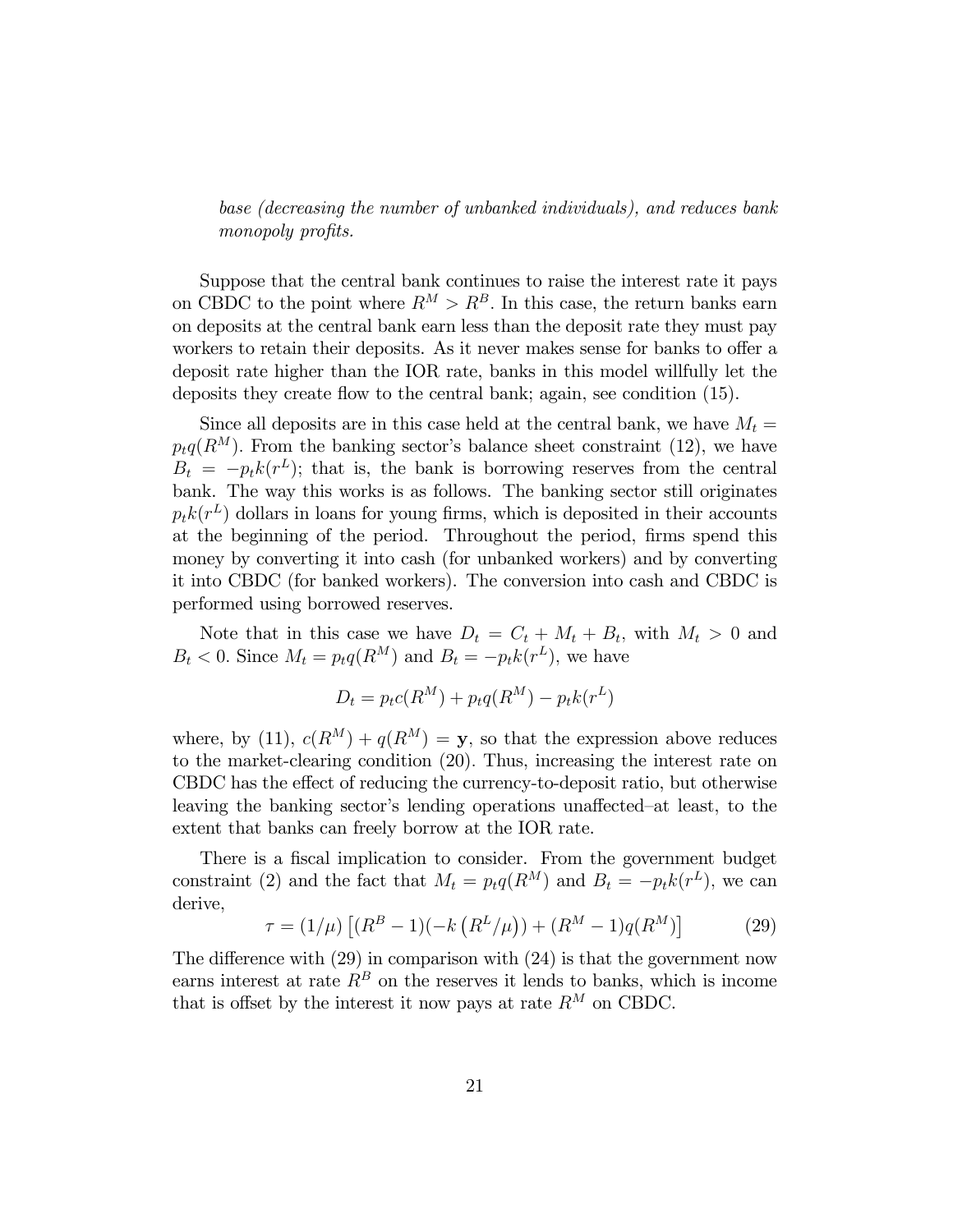#### 7.1 Reserve requirement

The fact that  $R^M$  has no effect on bank lending activity when  $R^M > R^B$ depends on the central bank being willing to lend reserves at the policy rate  $R<sup>B</sup>$ . Suppose that the banking system is not permitted to borrow reserves. This imposes an additional constraint on the bank's constrained maximization problem; namely,  $B_t \geq 0$ .

If the constraint  $B_t \geq 0$  binds, then the balance sheet constraint (12) implies that the banking system must hold deposits equal to the amount of loans it creates,  $p_t k(r^L)$ . This, in turn, implies that banks must offer a deposit rate at least equal to the interest paid on CBDC, i.e.,  $R^D = R^M > R^B$ . Bank profit in this case is given by  $V_{t+1} = \left[R_t^L - R_t^M\right]p_t k(R_t^L/\mu)$ . The profitmaximizing lending rate in this case does depend on the interest paid on CBDC. But again, this is only true for the case in which  $R^M > R^B$ .

### 8 Discussion

In this section, I use the model developed above to evaluate a number of claims that have been made in regard to the likely economic consequences of CBDC.

To begin, both critics (Cecchetti and Schoenholtz, 2017) and supporters (Ricks, Crawford, and Menand, 2018) have envisaged the need for an expanded central bank balance sheet to accommodate a CBDC. But to the extent that the main benefit of CBDC works through inducing a higher return on deposits net of costs, the analysis above suggests that CBDC can work in the manner intended even with zero take-up. This of course assumes, quite reasonably I think, that both CBDC and bank deposits are processed through the same RTGS system. Cecchetti and Schoenholtz (2017) fear a large flow of deposits from uninsured bank accounts to insured CBDC accounts. This fear, however, seems based on the questionable assumption that banks would not raise the deposit rates they offer to retain deposits. Moreover, one could make the argument that bank deposits are already de facto insured against crisis events (Grey, forthcoming).

But what if, for one reason or another, we witnessed a large migration to CBDC from bank deposits? Cecchetti and Schoenholtz (2017) claim that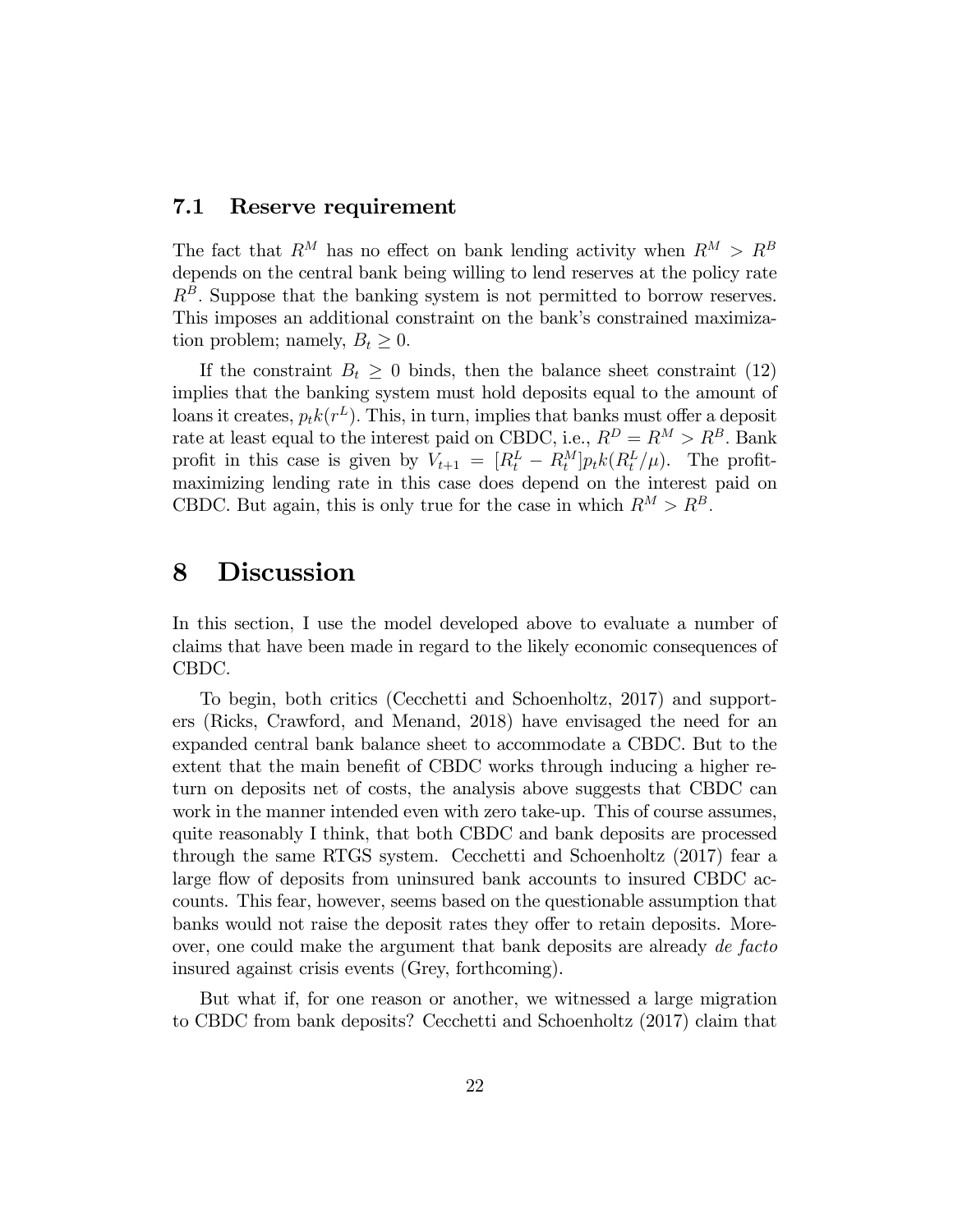the cost of private banking is likely to rise as a result. They note that money market mutual funds have already eroded the "franchise value" of banking and that CBDC may serve to eliminate it. Ricks, Crawford and Menand (2018, pg. 6) claim, on the other hand, that such a migration should not be expected to affect the quantity or cost of credit in the broader economy, citing strong empirical evidence of a disconnect between bank lending and deposit rates; see Figure 1.<sup>16</sup>





The theoretical analysis above supports Ricks, Crawford and Menand (2018) over Cecchetti and Schoenholtz (2017). As the model above demonstrates, creating deposits—what Grey (forthcoming) refers to as *credit laun*dering—can be accomplished quite separately from the business of retaining deposits–at least, in world where the central bank is targeting the interest rate and where banks are permitted to borrow needed reserves. The opportunity cost of funds for banks is the IOR rate, not the CBDC rate (unless the two rates are wedded in some manner). For a given loan demand schedule, a monopoly bank optimizes its lending rate in relation to the IOR rate. From

 $16$ See also Driscoll and Judson  $(2013)$ .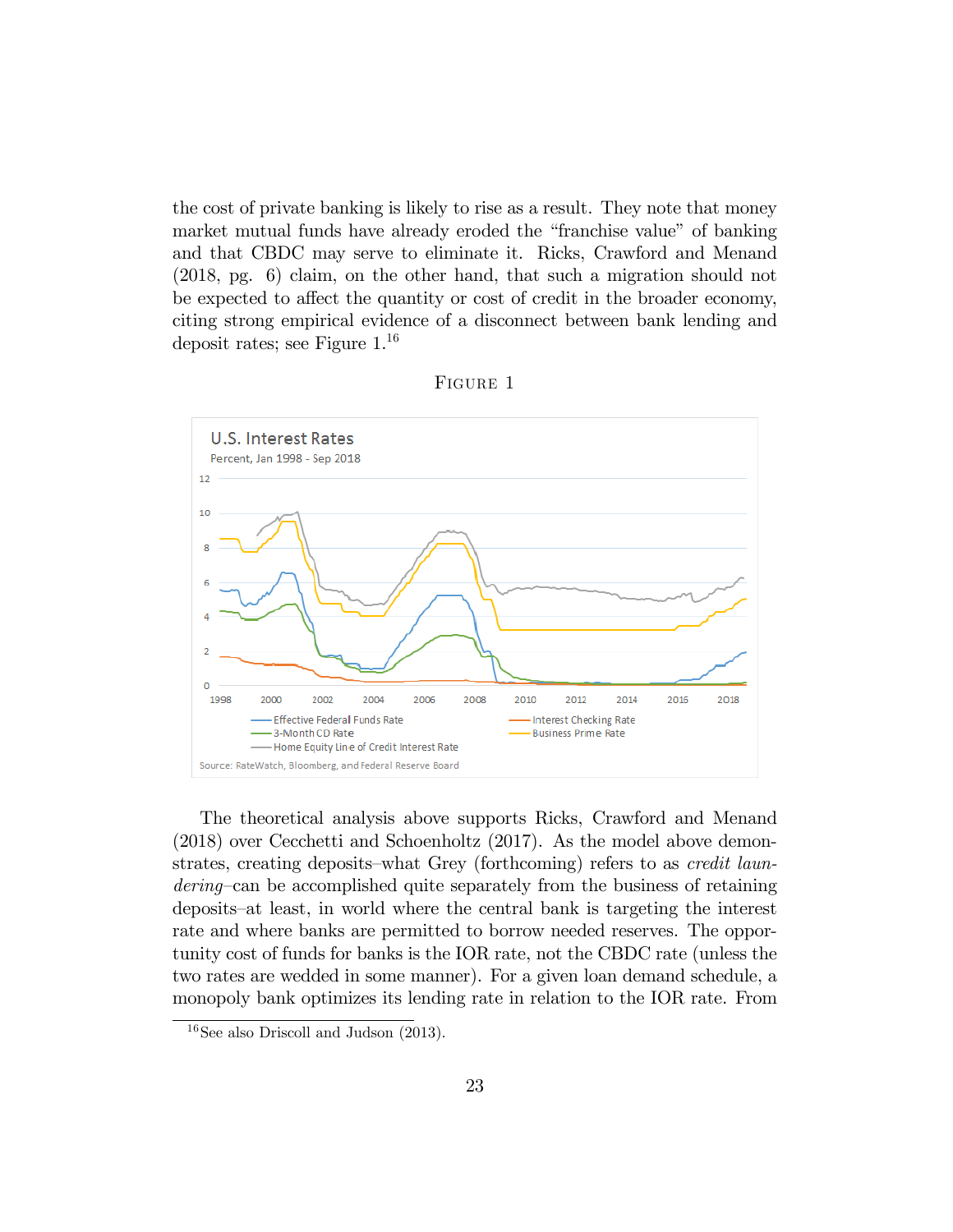(19), we see that this decision has nothing to do with the CBDC rate. Cecchetti and Schoenholtz (2017) are correct, however, in claiming that banking sector's franchise value (monopoly profit) is compromised. But this is does not necessarily result in an increase in funding cost that implicitly must be passed on to debtors.

It is also of some interest to note the very different views on how CBDC may influence financial stability. As Cecchetti and Schoenholtz (2017) point out, CBDC is related to narrow banking proposals, which are often advanced on the grounds of enhancing Önancial stability. Cecchetti and Schoenholtz (2017) are sceptical, however. Their main concern is that CBDC provides investors with a "flight-to-safety" instrument, the mere availability of which could be destabilizing (Bryant, 2005). Of course, as they point out, such instruments are already available in the form of cash and treasury debt. The main difference with CBDC is its apparent superiority and widespread availability as a "flight to safety" vehicle. The run-inducing incentives put in place by CBDC would, by their reckoning, require an heroic expansion of lending by the central bank in a financial crisis. On the other hand, it is not clear why the credible threat of such an intervention would not be sufficient to discourage bank runs in the Örst place (Andolfatto, Berentsen, Martin, 2017).

### 9 Conclusion

The analysis above suggests the main benefit of CBDC will accrue to depositors in jurisdictions where banks use their market power to keep deposit rates depressed relative to what would prevail in a more competitive setting. The model predicts that CBDC is likely to increase financial inclusion. It also offers the striking conclusion that CBDC need not have any impact on bank lending operations-banks are not disintermediated. The main adverse consequences are to be felt by banks in the form of lower monopoly profits. The fiscal authority too may have to bear the burden of a higher interest expense on its debt, but this may be a cost worth bearing if it leads to greater Önancial inclusion and stimulates household saving and capital formation.

These conclusions are the implications that follow from a highly abstract and provisional model and so should naturally be viewed with caution. The model abstracts from risk. There is no role for bank capital. There is no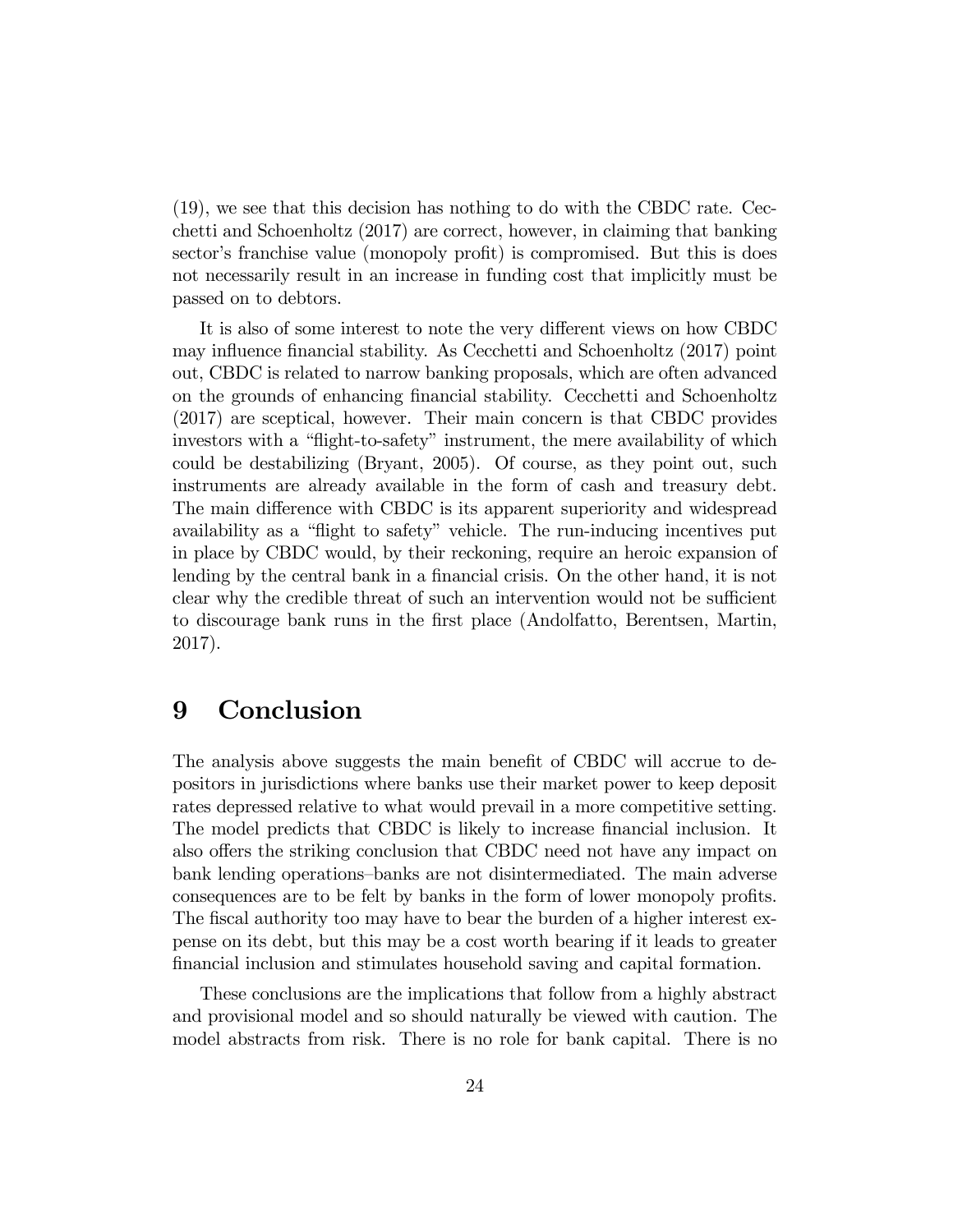moral hazard. All of the debt is held in the banking sector. Only banks make loans, and so on.<sup>17</sup> On the other hand, the model features a bank sector with pricing power, banks that issue deposit liabilities redeemable in cash (and CBDC). The monetary authority follows an interest rate rule. The general equilibrium must be consistent with policy, and so on. The modeling framework is sufficiently simple to permit many interesting extensions worth exploring.

 $17$ The question this raises is whether modifying any of these abstractions might reasonably be expected to change any of the main conclusions derived above. Of course, this can only be answered by undertaking the necessary research.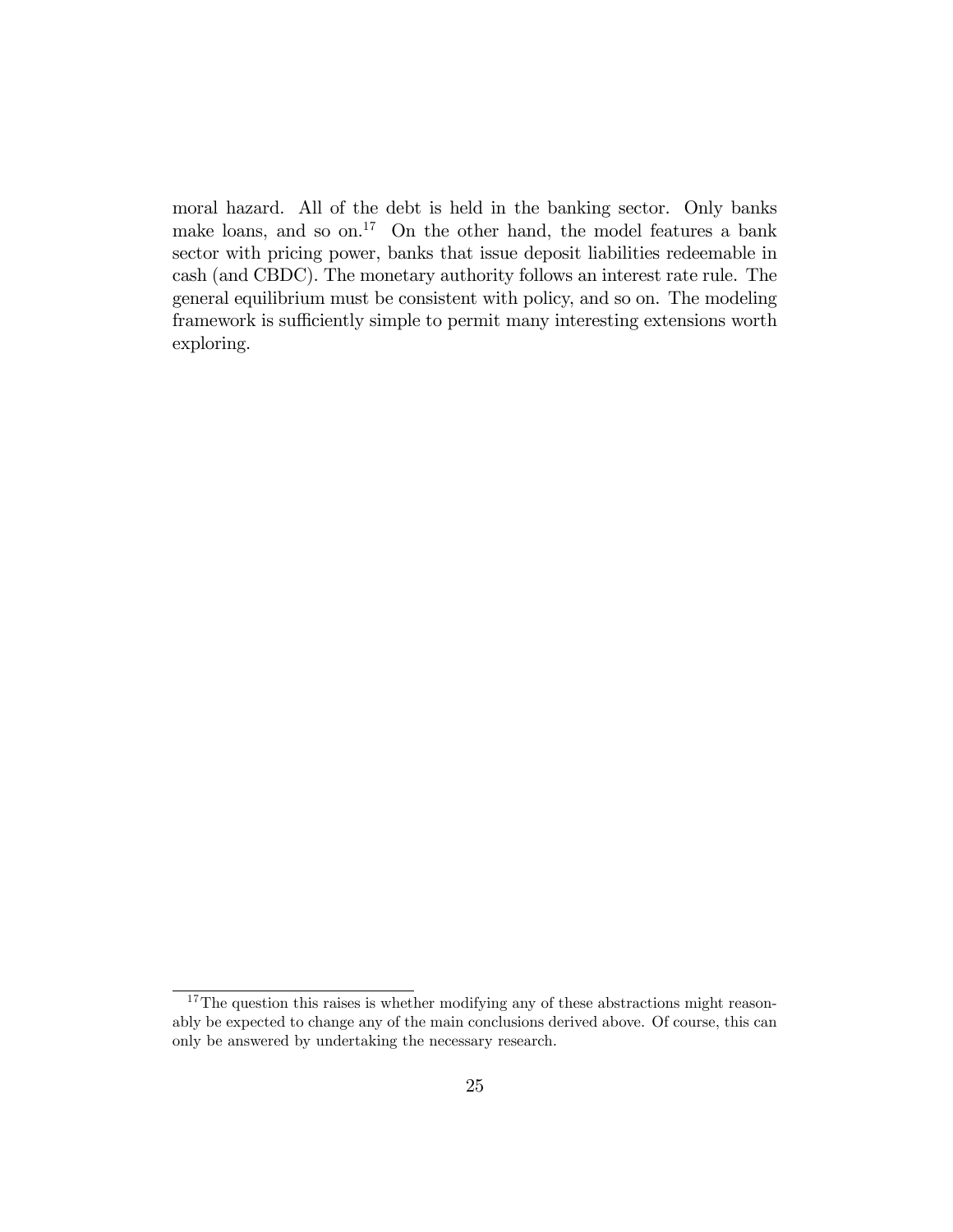# 10 References

- 1. Andolfatto, David (1996). "Business Cycles and Labor-Market Search," American Economic Review, 86(1): 112-132.
- 2. Andolfatto, David and Fernando Martin (2018). "Monetary Policy and Liquid Government Debt," Journal of Economic Dynamics and Control, 89(C): 183-199.
- 3. Andolfatto, David, Berentsen, Alexander and Fernando Martin (2017). "Money, Banking and Financial Markets," Federal Reserve Bank of St. Louis Working Paper 2017-023B.
- 4. Barrdear, John and Michael Kumhof (2016). "The Macroeconomics of Central Bank Issued Digital Currencies," Bank of England Staff Working Paper No. 605.
- 5. Bech, Morten L. and Rodney Garrett (2017). "Central Bank Cryptocurrencies," Bank of International Settlements Quarterly Review, September: 55-70.
- 6. Berentsen, Aleksander and Fabian Schar (2018). "The Case for Central Bank Electronic Money and the Non-case for Central Bank Cryptocurrencies," Federal Reserve Bank of St. Louis  $Review, 100(2): 97-106$ .
- 7. Bordo, Michael D. and Andrew T. Levin (2017). "Central Bank Digital Currency and the Future of Monetary Policy," NBER Working Paper No. 23711.
- 8. Broadbent, Ben. (2016). "Central Banks and Digital Currencies," Speech delivered at the London School of Economics, London, U.K., March 2, 2016.
- 9. Bryant, John (2005). "Fiat Money and Coordination: A 'Perverse' Coexistence of Private Notes and Fiat Money," Eastern Economic Journal, 31(3): 377-381.
- 10. Cecchetti, Stephen G. and Kermit L. Schoenholtz (2017). "Fintech, Central Banking and Digital Currency," Money and Banking Blog, June 12, 2017.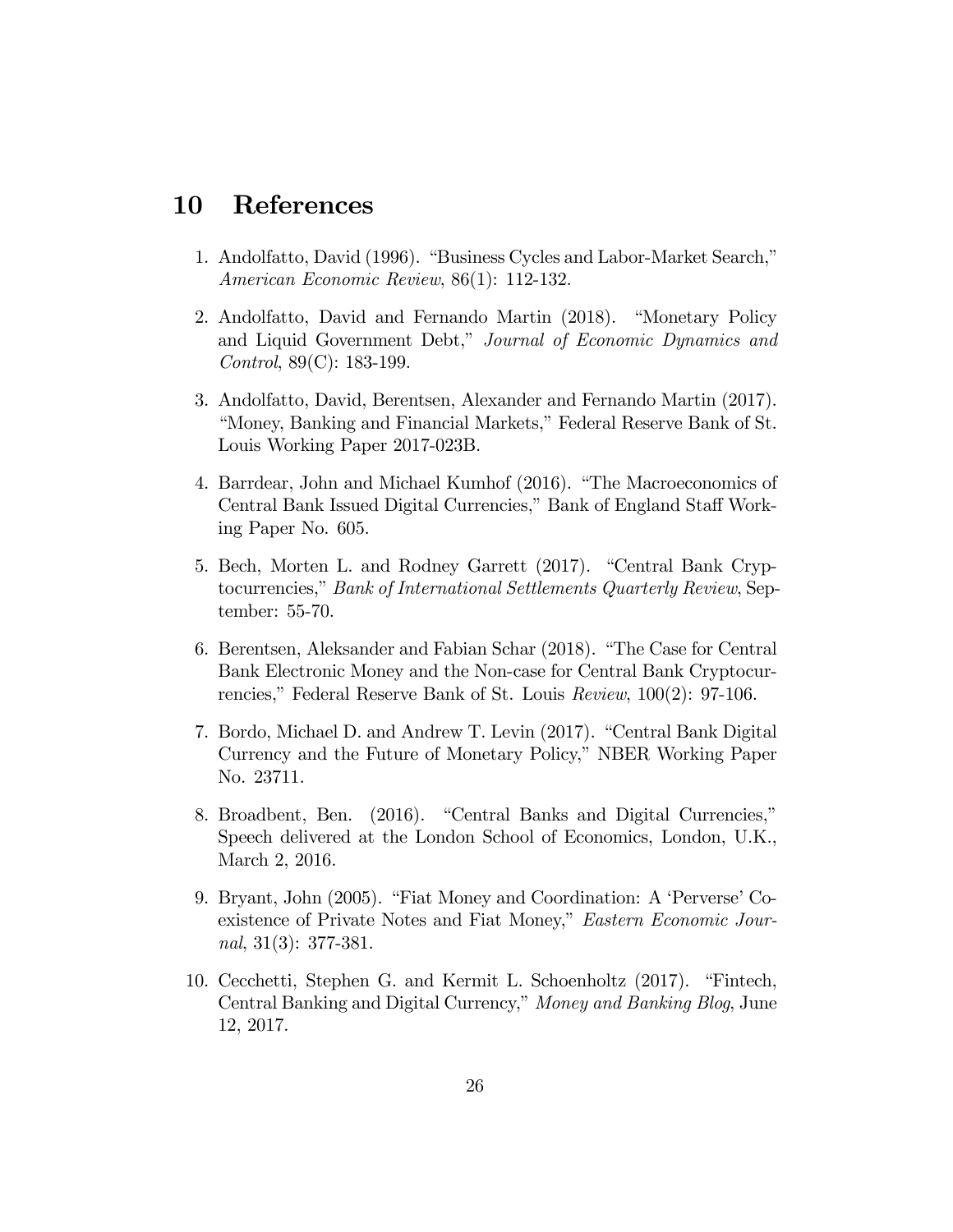- 11. Dermine, Jean (1986). "Deposit Rates, Credit Rates and Bank Capital," Journal of Banking and Finance,  $10(1)$ : 99-114.
- 12. Diamond, Peter A. (1965). "National Debt in a Neoclassical Growth Model," *American Economic Review*, 55(5), Part 1, 1126-1150.
- 13. Diamond, Douglas W. and Philip H. Dybvig (1983). "Bank Runs, Deposit Insurance, and Liquidity," Journal of Political Economy, 91(3): 401-419.
- 14. Driscoll, John C. and Ruth A. Judson (2013). "Sticky Deposit Rates," Finance and Economics Discussion Series staff working paper, 2013-80, Board of Governors of the Federal Reserve System.
- 15. Engert, Walter and Ben Fung (2017). "Central Bank Digital Currency: Motivations and Implications," Bank of Canada Staff Discussion Paper 16.
- 16. Fung, Ben and Hanna Halaburda (2016). "Central Bank Digital Currencies: A Framework for Assessing Why and How," Bank of Canada Staff Discussion Paper 22, November.
- 17. Fried, Joel and Peter Howitt (1983). "The Effects of Inflation on Real Interest Rates," American Economic Review, 73(5): 968-980.
- 18. Grey, Rohan (forthcoming). "Banking Under a Digital Fiat Currency Regime," in The Blockchain Revolution: Political and Legal Challenges, ed. G. Dimitropoulos, S. Eich, P. Hacker, and I. Lianos, Oxford University Press, Oxford, U.K.
- 19. Keister, Todd and Daniel Sanches (2018). "Managing Aggregate Liquidity: The Role of a Central Bank Digital Currency," Working Paper.
- 20. Klein, Michael A. (1971). "A Theory of the Banking Firm," Journal of Money, Credit and Banking, 3(2): 205-218.
- 21. Monti, Mario (1972). "Deposit, Credit and Interest Rate Determination Under Alternative Bank Objective Functions," in Karl Shell and Giorgio P. Szegö, eds., Mathematical Methods in Investment and Finance, North-Holland, Amsterdam: Elsevier, 431-454.